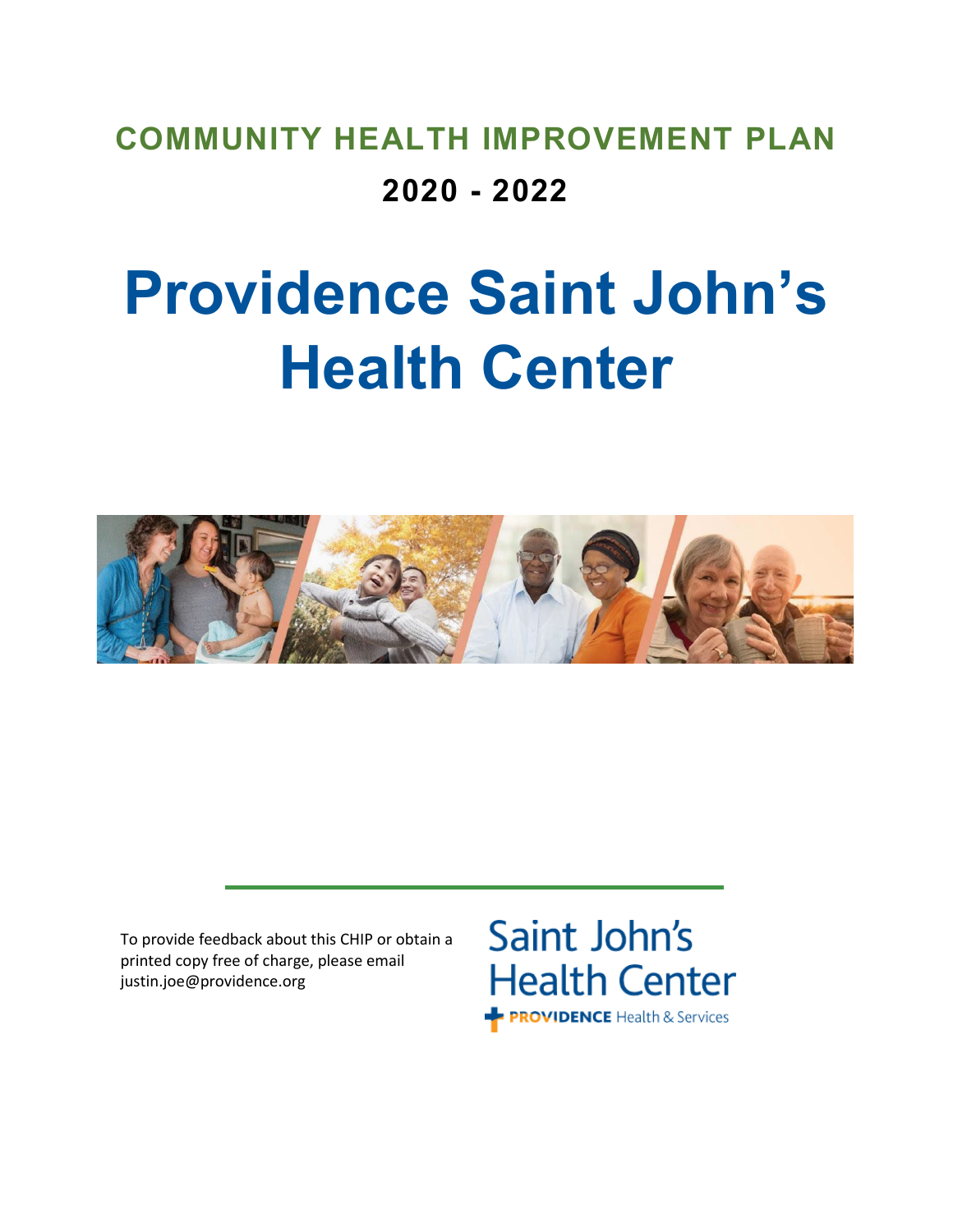# **CONTENTS**

| Providence Saint John's Health Center Community Health Improvement Plan Initiatives 5               |  |
|-----------------------------------------------------------------------------------------------------|--|
| Initiative 1: Strengthen Infrastructure of Continuum of Care for Patients Experiencing Homelessness |  |
|                                                                                                     |  |
|                                                                                                     |  |
|                                                                                                     |  |
| Initiative 4: Train and Deploy A Workforce of Community Health Workers to Address Social            |  |
|                                                                                                     |  |
|                                                                                                     |  |
|                                                                                                     |  |
|                                                                                                     |  |
|                                                                                                     |  |
|                                                                                                     |  |
|                                                                                                     |  |
|                                                                                                     |  |
|                                                                                                     |  |
|                                                                                                     |  |
|                                                                                                     |  |
|                                                                                                     |  |
|                                                                                                     |  |
|                                                                                                     |  |
|                                                                                                     |  |
| Addressing the Needs of the Community: 2020-2022 Key Community Benefit Initiatives and              |  |
| Initiative #1: Strengthen Infrastructure of Continuum of Care for Patients Experiencing             |  |
|                                                                                                     |  |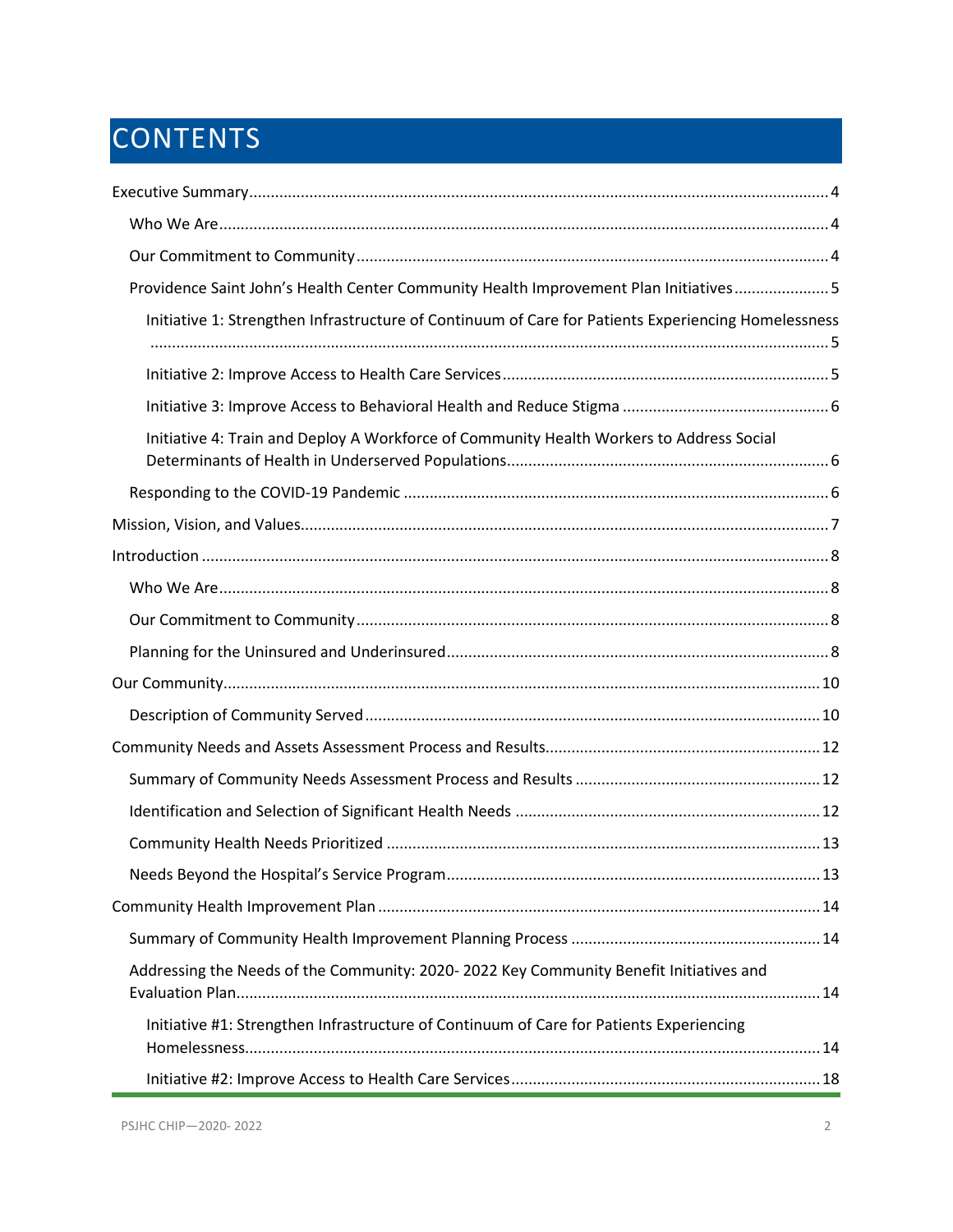| Initiative #4: Train and Deploy A Workforce of Community Health Workers to Address Social |  |
|-------------------------------------------------------------------------------------------|--|
|                                                                                           |  |
|                                                                                           |  |
|                                                                                           |  |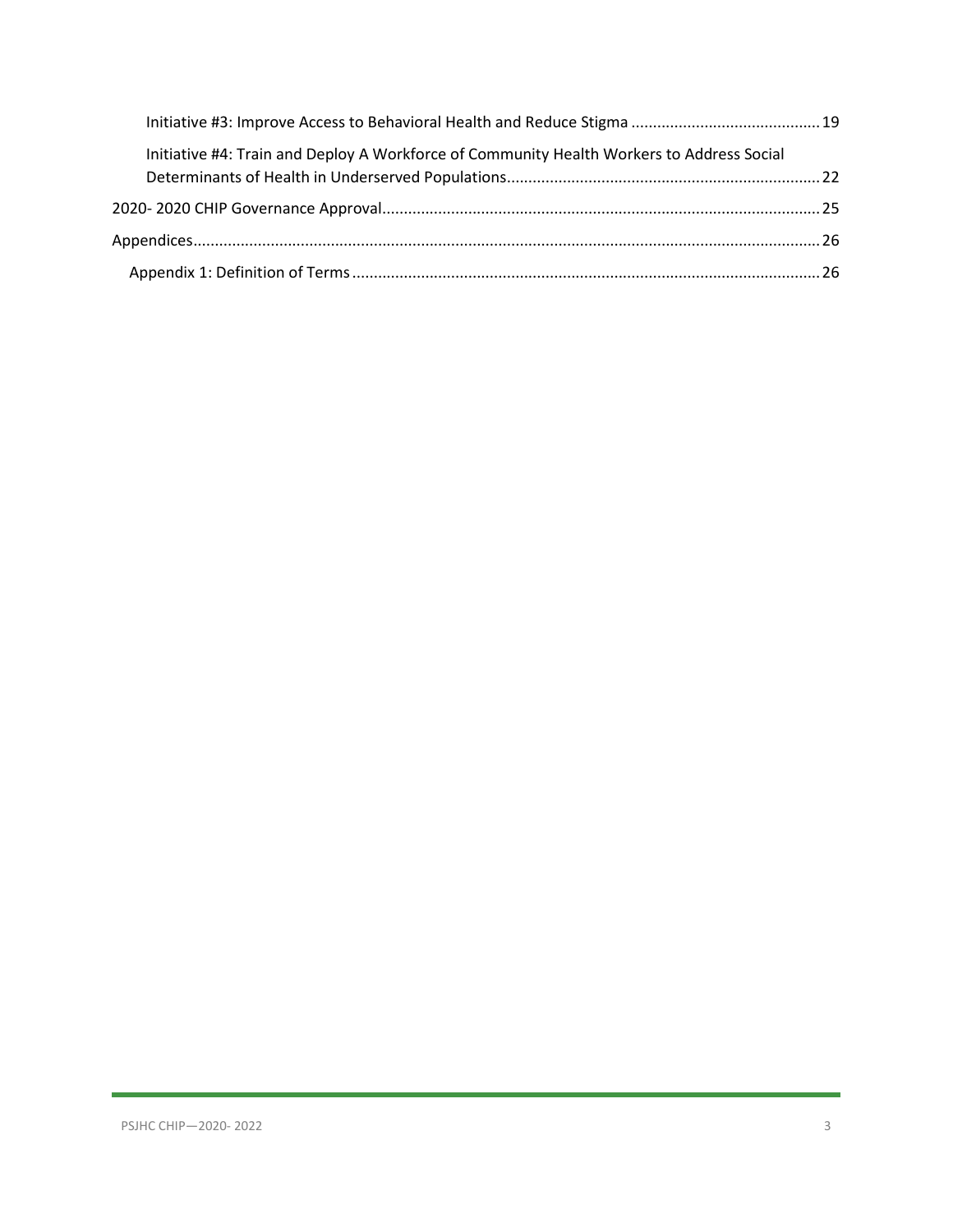# <span id="page-3-0"></span>EXECUTIVE SUMMARY

### <span id="page-3-1"></span>Who We Are

Providence Saint John's Health Center (PSJHC) serves Santa Monica and Los Angeles (L.A.) County's Westside communities and has earned a reputation for clinical excellence and award-winning care in a compassionate and tranquil healing environment. Founded by the Sisters of Charity of Leavenworth in 1942, who in 2014 passed its sponsorship to Providence Health & Services, PSJHC is rooted in the Catholic health care tradition, which is devoted to providing leading-edge medicine with unwavering compassion and personalized care. Providence St. John's seeks to create healthier communities by investing in community benefit programs, with an emphasis on the poor and vulnerable.

Today, PSJHC is a nationally recognized 266-bed hospital with physicians, nurses, volunteers and support staff who work as a team to provide the best possible medical care to its patients and the community. PSJHC offers a comprehensive array of medical services (both inpatient and outpatient) to meet the health care needs of the Westside area. These services include cardiac/cardiovascular, neurosciences, orthopedics, obstetrics and women's health, general medicine/surgery, and a comprehensive cancer program and research center offered at the John Wayne Cancer Institute.

### <span id="page-3-2"></span>Our Commitment to Community

As health care continues to evolve, PSJHC is responding with dedication to its Mission and a desire to create healthier communities, together. Partnering with other non-profits that share our commitment to the economically poor and vulnerable, we conduct a formal community health needs assessment (CHNA) to learn about the greatest needs and assets in our community, especially considering members of medically underserved, low-income, and minority populations. This assessment helps us consider solutions to fulfill unmet needs while continuing to strengthen local resources. It guides our community benefit investments, not only for our own programs but also for many partners that look to PSJHC to improve the health of entire populations.

PSJHC has a strong commitment to directly addressing the health needs in the community with special concern for the poor and vulnerable. The Providence Saint John's Child and Family Development Center offers comprehensive outpatient mental health services to low-income children and their families. In 2015, PSJHC started the Homeless Care Navigation Program to assist patients experiencing homelessness who utilize the emergency department by linking them with shelter/housing and other resources.

During 2019, PSJHC provided over \$39 million in community benefit in response to unmet needs and to improve the health and well-being of those it serves on L.A. County's Westside.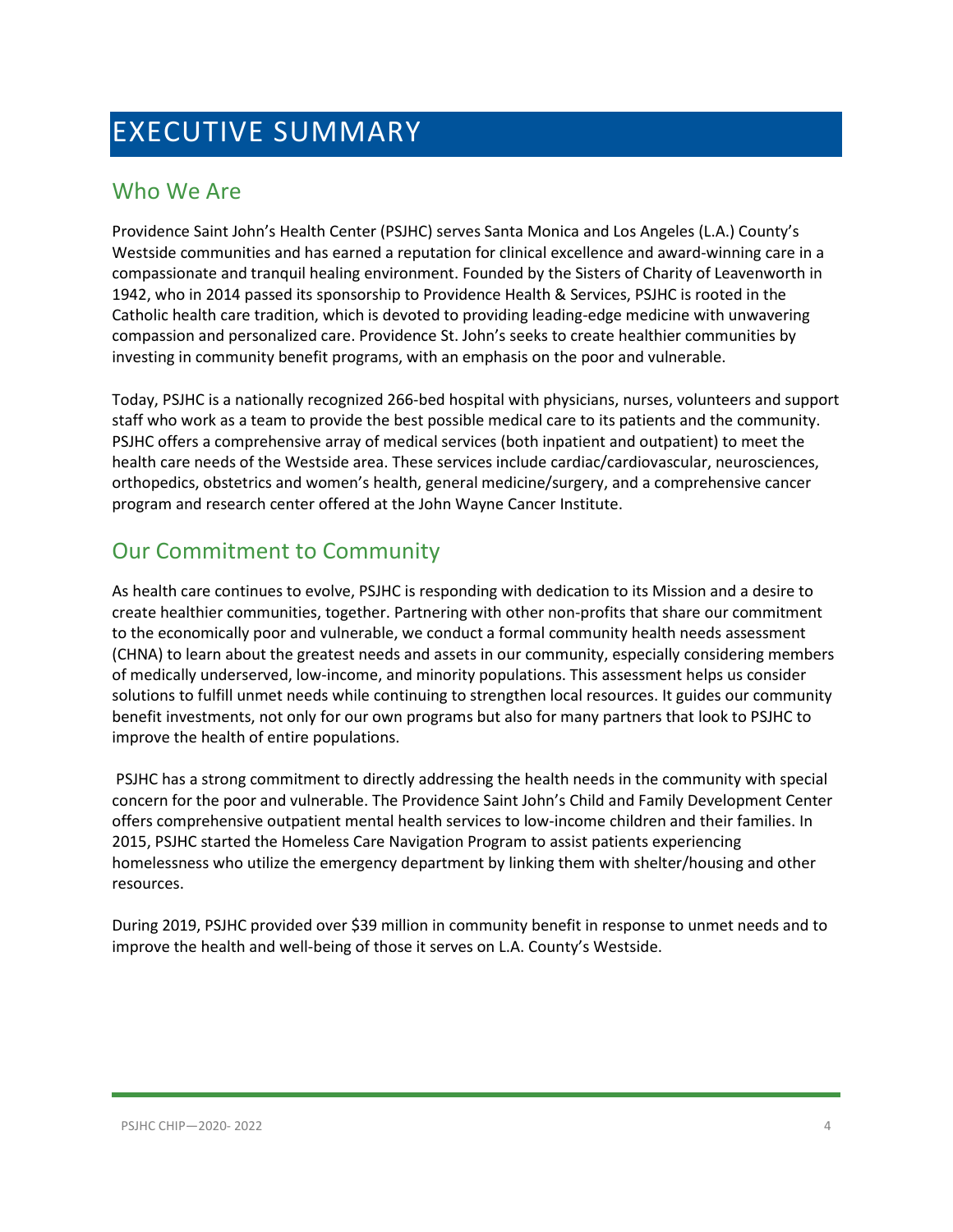### Description of Community Served

The service area defined for PSJHC includes the ZIP codes located within Service Planning Area (SPA) 5 of L.A. County. The planning area includes the communities located on the west side of the county (referred to as "the Westside" locally, and in this report), and represents the area where a significant portion (over 70%) of the patients served by the hospital reside. SPA 5 was used as the target geographic area for the 2019 CHNA since it closely matches where a majority of PSJHC's patients reside. Using the SPA definition also helped with the collection of data from the L.A. County Department of Public Health and other government agencies that use these boundaries when conducting studies. The area includes 20 distinct communities and 30 ZIP codes.

For purposes of the 2019 CHNA, in alignment with our Mission to pay special attention to the poor and vulnerable, we utilized the California Healthy Places Index developed by the Public Health Alliance of Southern California to identify 18 specific "high need" census tracts within SPA 5. These 18 census tracts scored lower than other California census tracts across a composite of 25 community conditions that predict life expectancy. The identification of these "high need" census tracts will allow us to prioritize where to strategically place community benefit resources as PSJHC implements the Community Health Improvement Plan (CHIP).

### <span id="page-4-0"></span>Providence Saint John's Health Center Community Health Improvement Plan Initiatives

As a result of the findings of our 2019 Community Health Needs Assessment (CHNA) and through a prioritization process aligned with our Mission, resources, and hospital strategic plan, Providence Saint John's Health Center will focus on the following areas for its 2020-2022 Community Benefit efforts:

#### <span id="page-4-1"></span>INITIATIVE 1: STRENGTHEN INFRASTRUCTURE OF CONTINUUM OF CARE FOR PATIENTS EXPERIENCING HOMELESSNESS

As a hospital that sees a significant number of patients experiencing homelessness that come in through our emergency departments for care, we will partner with our local homeless service providers to strengthen the ability to connect these patients experiencing homelessness to the rapidly changing environment of resources in LA County. In addition to facilitating better handoffs and coordination of care, we will focus on the gap of available recuperative care/interim shelter beds for patients experiencing homelessness that are not sick enough to be admitted into a hospital but need a temporary place to heal that is safer than being discharged to their previous unhoused situation.

#### <span id="page-4-2"></span>INITIATIVE 2: IMPROVE ACCESS TO HEALTH CARE SERVICES

We will continue to provide financial and in-kind support to community clinics and nonprofit organizations that improve health care access to underserved and vulnerable populations. These populations include people experiencing homelessness, those who are uninsured, and low-income households (Medi-Cal). Furthermore, in light of the recent Coronavirus Disease 2019 (COVID-19) pandemic, we will also place an emphasis on alleviating the strain on local healthcare resources from infectious diseases such as flu and COVID-19 by increasing the availability of testing and immunizations in the community.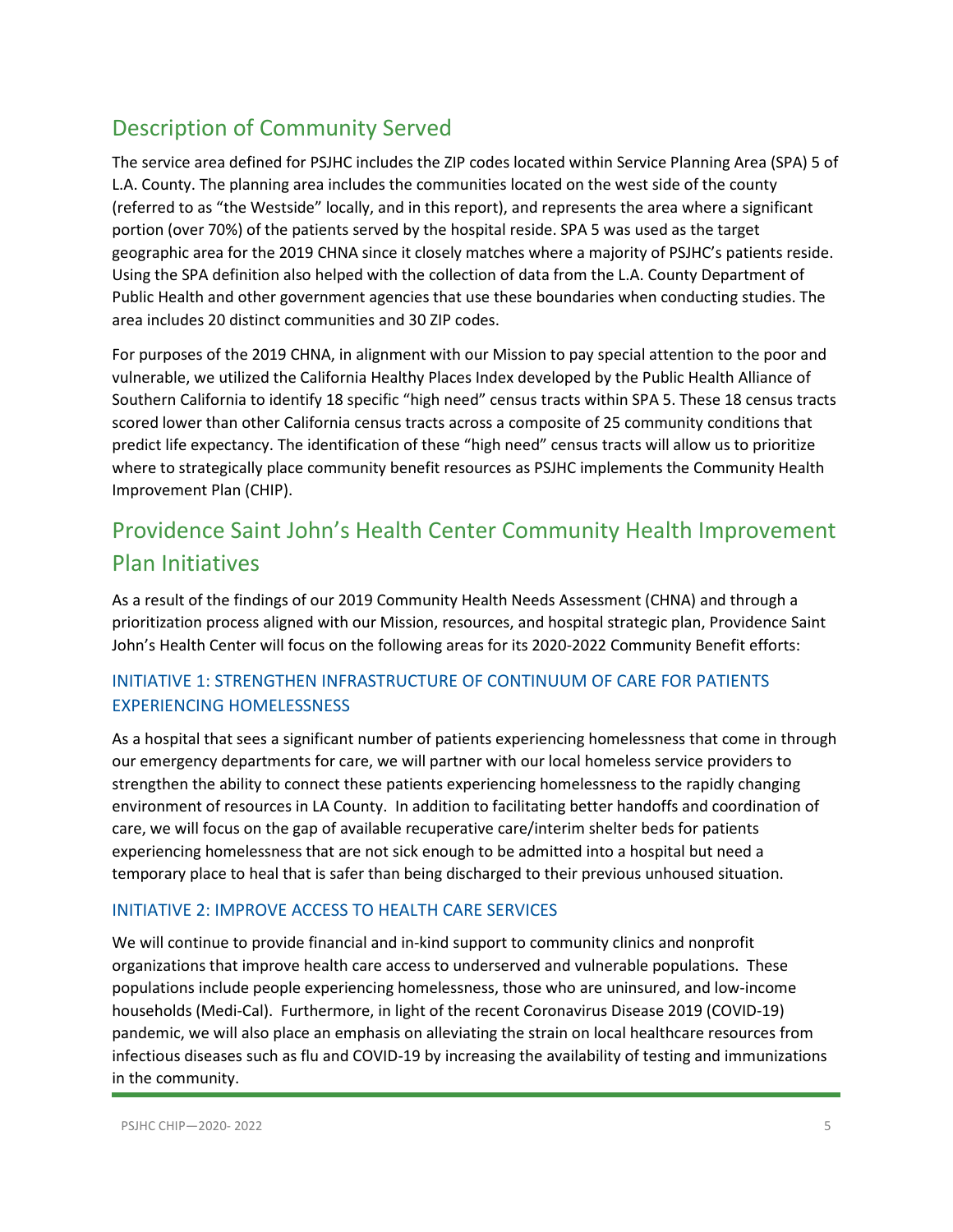#### <span id="page-5-0"></span>INITIATIVE 3: IMPROVE ACCESS TO BEHAVIORAL HEALTH AND REDUCE STIGMA

PSJHC has had a longstanding commitment to improving access to behavioral health through the Child and Family Development Center (CFDC). CFDC has been providing on-site and community-based treatment services for children, adolescents and their families since 1952 and we will continue to improve access to behavioral health by providing these programs. In addition to providing treatment and early intervention services, CFDC will focus on capacity building for local organizations with trainings on trauma-informed care. To promote awareness of mental health and reduce stigma about mental illness, PSJHC will also provide mental health education and prevention trainings directly to community members.

#### <span id="page-5-1"></span>INITIATIVE 4: TRAIN AND DEPLOY A WORKFORCE OF COMMUNITY HEALTH WORKERS TO ADDRESS SOCIAL DETERMINANTS OF HEALTH IN UNDERSERVED POPULATIONS

Providence has a long history in employing Community Health Workers (CHWs) in a diverse breadth of roles in programs that address social determinants of health. These roles typically have fallen into three categories: case management, health education, and assistance with enrollment into public benefits (i.e. Medicaid/Medi-Cal and SNAP/CalFresh). These jobs create an entry point for people to work in the health care industry while allowing Providence to effectively provide culturally competent care within specific underserved communities. In addition to continuing our own employment model of CHWs, we will partner with Charles Drew University to develop and implement a CHW Academy. This CHW Academy will provide formal training and facilitate paid internships for CHWs at PSJHC and other health care organizations who have an interest in incorporating a CHW workforce in their organizations.

### <span id="page-5-2"></span>Responding to the COVID-19 Pandemic

The 2020 Community Health Improvement Planning (CHIP) process was disrupted by the SARS-CoV-2 virus and COVID-19, which has impacted all of our communities. While we have focused on crisis response, it has required a significant re-direction of resources and reduced community engagement in the CHIP process.

This CHIP is currently designed to address the needs identified and prioritized through the 2019 CHNA, though COVID-19 will have substantial impacts on our community needs. These impacts are likely to exacerbate some of the needs identified, and cause others to rise in level of priority. While this is a dynamic situation, we recognize the greatest needs of our community will change in the coming months, and it is important that we adapt our efforts to respond accordingly. Additionally, the data projections included were crafted based on data collection and project forecasting done prior to the COVID-19 pandemic, so may be modified as we understand adjusted resources and priorities within our communities in the aftermath of the pandemic.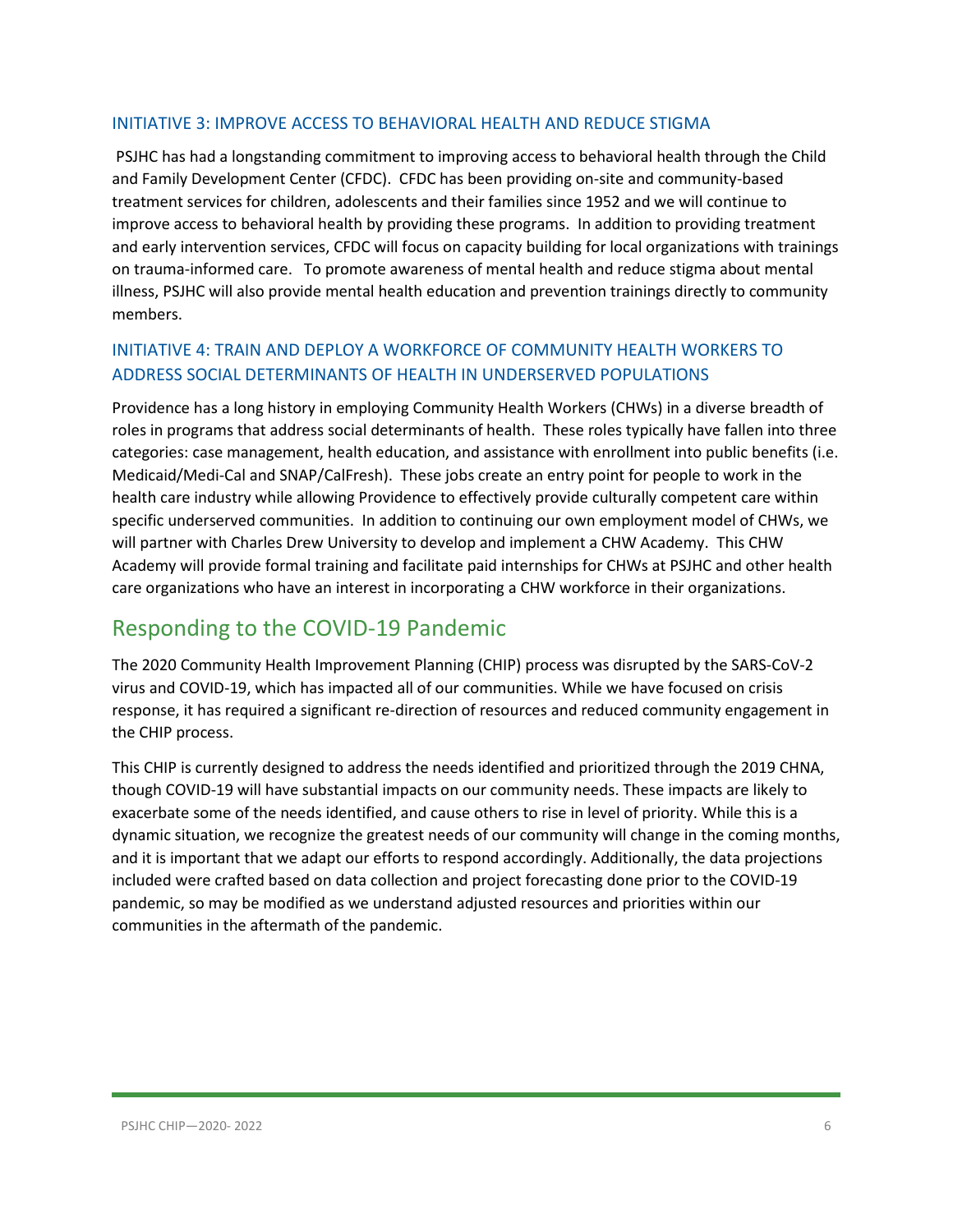# <span id="page-6-0"></span>MISSION, VISION, AND VALUES

| Our Mission | As expressions of God's healing love, witnessed through the ministry of Jesus,<br>we are steadfast in serving all, especially those who are poor and vulnerable. |
|-------------|------------------------------------------------------------------------------------------------------------------------------------------------------------------|
|             | Our Vision   Health for a Better World.                                                                                                                          |
|             | Our Values Compassion - Dignity - Justice - Excellence - Integrity                                                                                               |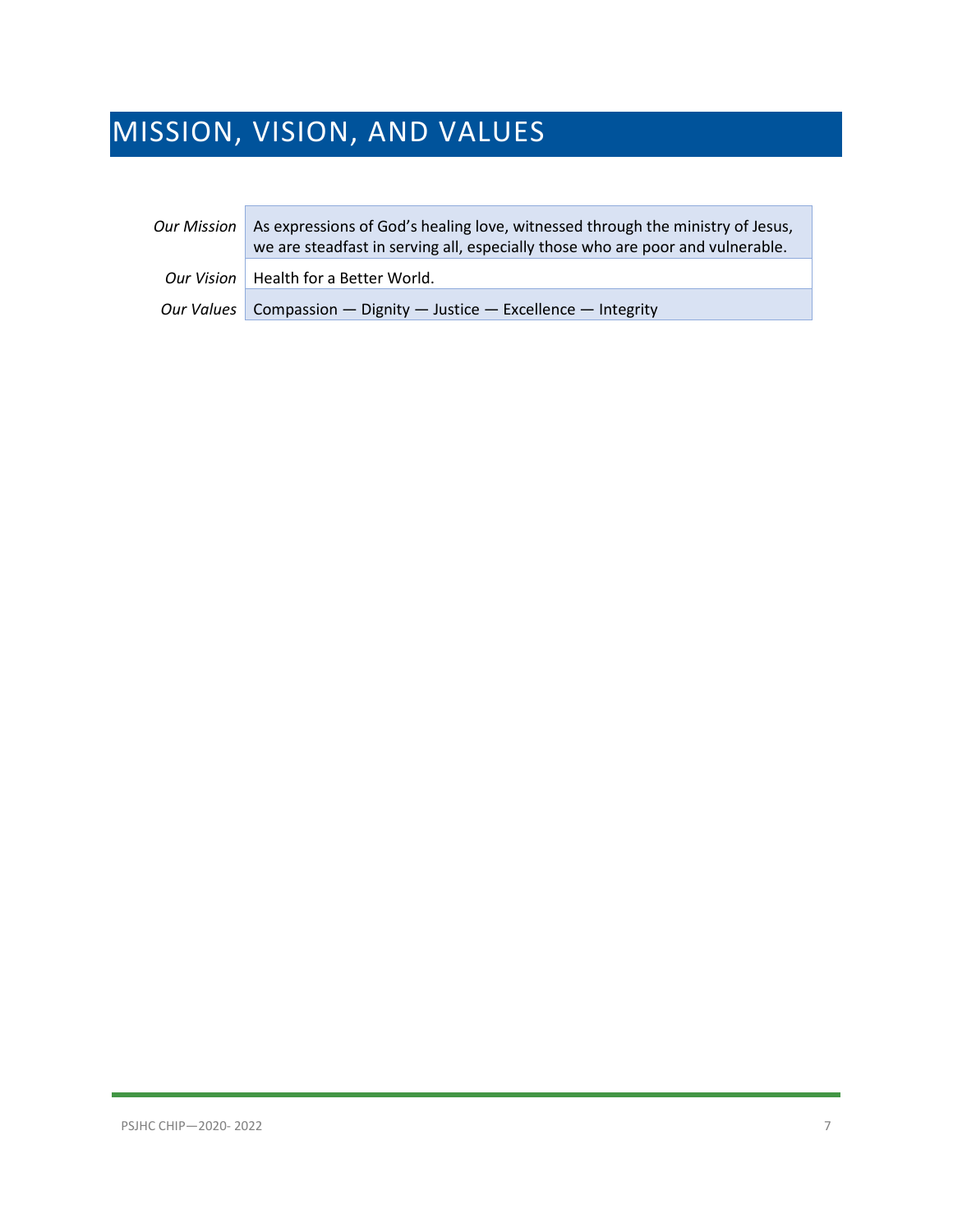# <span id="page-7-0"></span>INTRODUCTION

### <span id="page-7-1"></span>Who We Are

Providence Saint John's Health Center (PSJHC) serves Santa Monica and Los Angeles (L.A.) County's Westside communities and has earned a reputation for clinical excellence and award-winning care in a compassionate and tranquil healing environment. Founded by the Sisters of Charity of Leavenworth in 1942, who in 2014 passed its sponsorship to Providence Health & Services, PSJHC is rooted in the Catholic health care tradition, which is devoted to providing leading-edge medicine with unwavering compassion and personalized care. PSJHC seeks to create healthier communities by investing in community benefit programs, with an emphasis on the poor and vulnerable.

Today, PSJHC is a nationally recognized 266-bed hospital with physicians, nurses, volunteers and support staff who work as a team to provide the best possible medical care to its patients and the community. PSJHC offers a comprehensive array of medical services (both inpatient and outpatient) to meet the health care needs of the Westside area. These services include cardiac/cardiovascular, neurosciences, orthopedics, obstetrics and women's health, general medicine/surgery, and a comprehensive cancer program and research center offered at the John Wayne Cancer Institute.

### <span id="page-7-2"></span>Our Commitment to Community

PSJHC dedicates resources to improve the health and quality of life for the communities it serves, with special emphasis on the needs of the economically poor and vulnerable. During 2019, our ministry provided over \$39 million in community benefit<sup>[1](#page-7-4)</sup> in response to unmet needs and to improve the health and well-being of those we serve on LA County's Westside.

### <span id="page-7-3"></span>Planning for the Uninsured and Underinsured

Our mission is to provide quality care to all our patients, regardless of ability to pay. We believe that no one should delay seeking needed medical care because they lack health insurance. That is why PSJHC has a Financial Assistance Program (FAP) that provides free or discounted services to eligible patients.

One way PSJHC informs the public of FAP is by posting notices. Notices are posted in high volume inpatient and outpatient service areas. Notices are also posted at locations where a patient may pay their bill. Notices include contact information on how a patient can obtain more information on financial

<span id="page-7-4"></span> $1$  A community benefit is an initiative, program or activity that provides treatment or promotes health and healing as a response to identified community needs and meets at least one of the following community benefit objectives: a. Improves access to health services; b. Enhances public health; c. Advances increased general knowledge; and/or d. Relieves government burden to improve health. Note: Community benefit includes both services to the economically poor and broader community. To be reported as a community benefit initiative or program, community need must be demonstrated. Community need can be demonstrated through the following: 1) community health needs assessment developed by the ministry or in partnership with other community organizations; 2) documentation that demonstrates community need and/or a request from a public agency or community group was the basis for initiating or continuing the activity or program; 3) or the involvement of unrelated, collaborative tax-exempt or government organizations as partners in the community benefit initiative or program.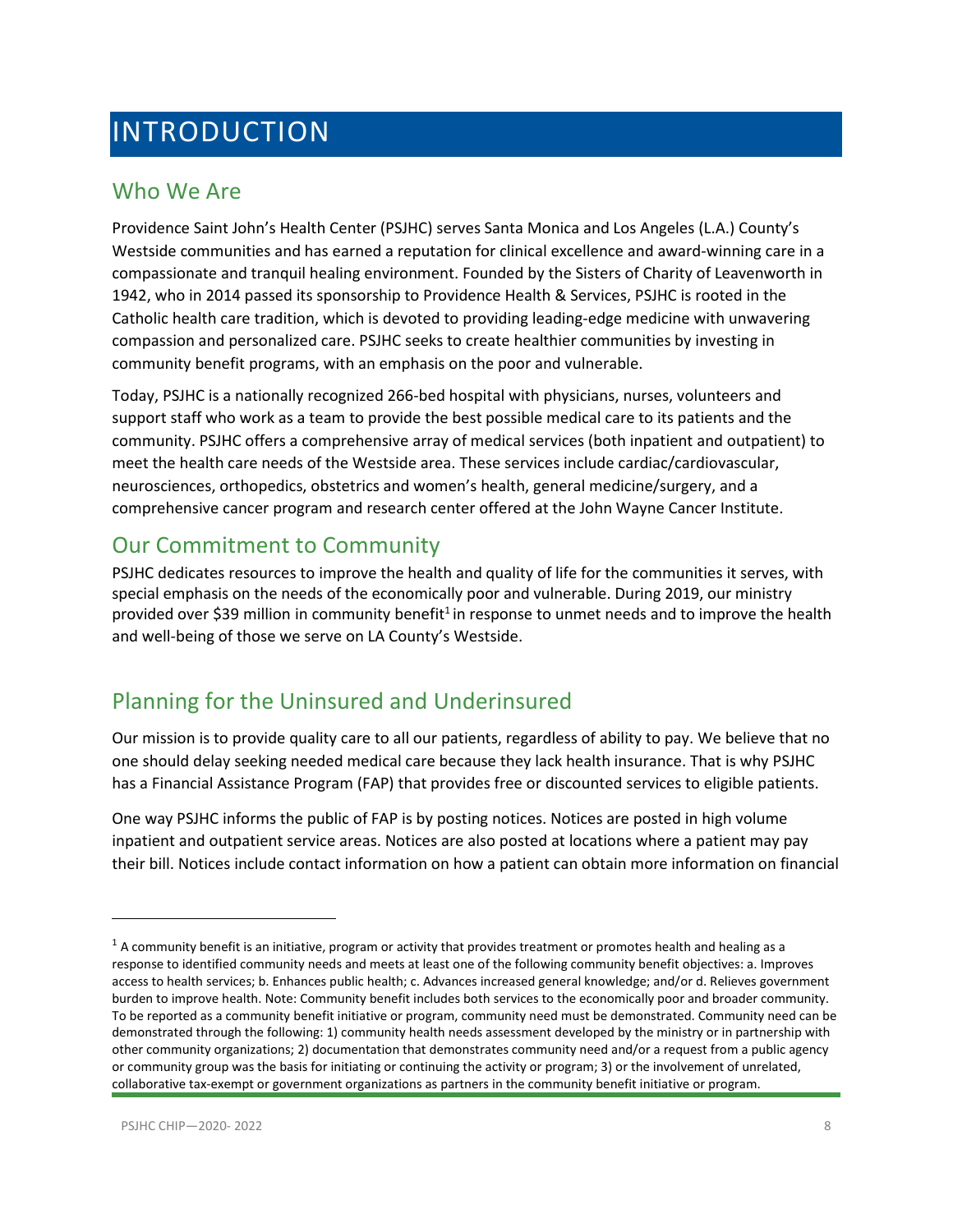assistance as well as where to apply for assistance. These notices are posted in English and Spanish and any other languages that are representative of 5% or greater of patients in the hospital's service area. All patients who demonstrate lack of financial coverage by third party insurers are offered an opportunity to complete the Patient Financial Assistance Application and are offered information, assistance, and referral as appropriate to government sponsored programs for which they may be eligible. For information on our Financial Assistance Program please visit <https://www.providence.org/obp/ca>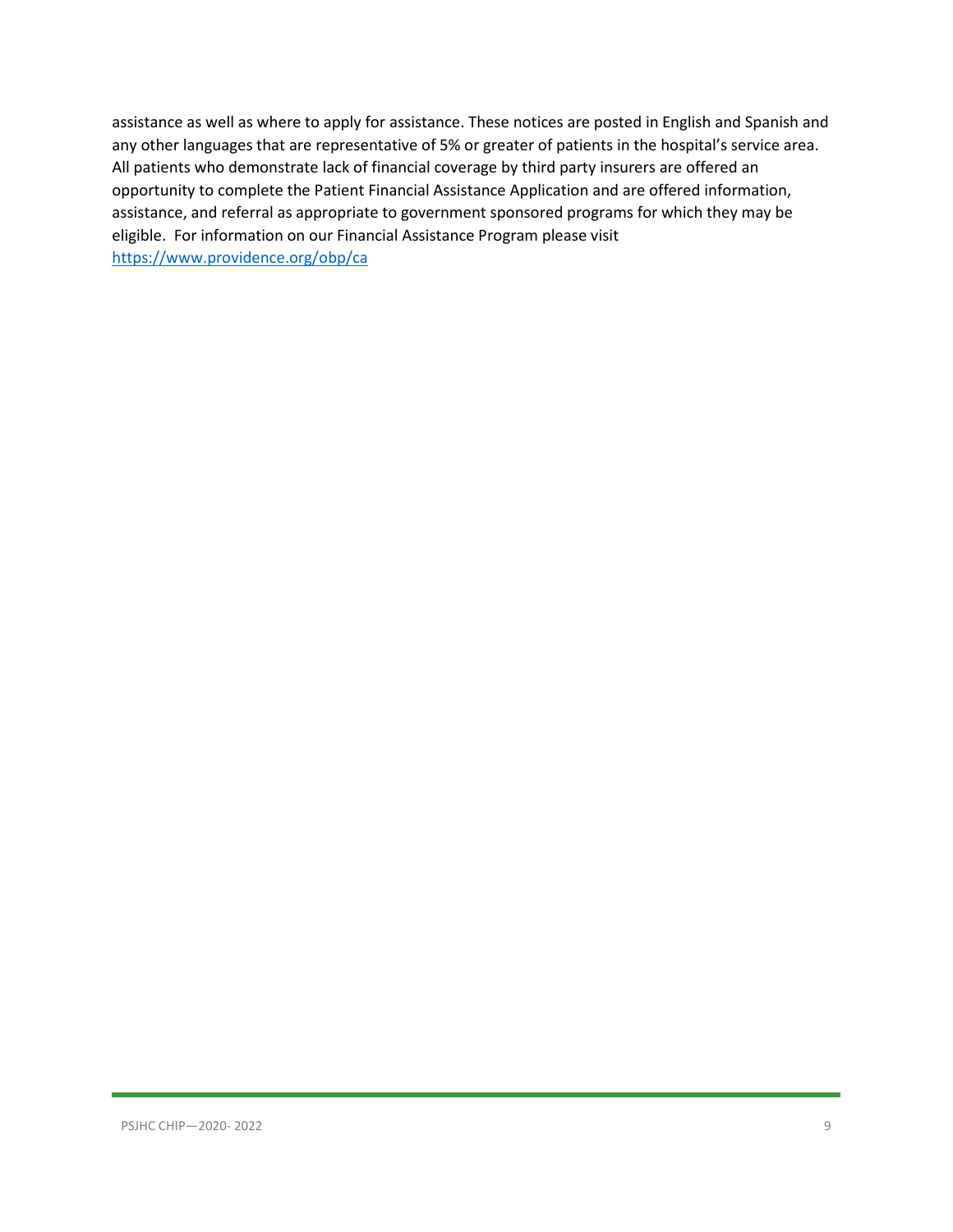# <span id="page-9-0"></span>OUR COMMUNITY

### <span id="page-9-1"></span>Description of Community Served

The service area defined for the PSJHC Community Health Needs Assessment (CHNA) includes the ZIP codes located within Service Planning Area (SPA) 5 of L.A. County. The planning area includes the communities located on the west side of the county (referred to as "the Westside" locally, and in this report), and represents the area where a significant portion (over 70%) of the patients served by the hospital reside. SPA 5 was used as the target geographic area for this CHNA since it closely matches where a majority of PSJHC's patients reside. Using the SPA definition also helped with the collection of data from the L.A. County Department of Public Health and other government agencies that use these boundaries when conducting studies. The area includes 20 distinct communities and 30 ZIP codes.



*Figure 1. Providence Saint John's Health Center CHNA Service Area Map (SPA 5)*

For purposes of the 2019 CHNA, in alignment with our Mission to pay special attention to the poor and vulnerable, we utilized the California Healthy Places Index developed by the Public Health Alliance of Southern California to identify 18 specific "high need" census tracts within SPA 5. These 18 census tracts, outlined in yellow in Figure 2, scored lower than other California census tracts across a composite of 25 community conditions that predict life expectancy. The identification of these "high need" census tracts will allow us to prioritize where to strategically place community benefit resources as PSJHC implements the Community Health Improvement Plan (CHIP).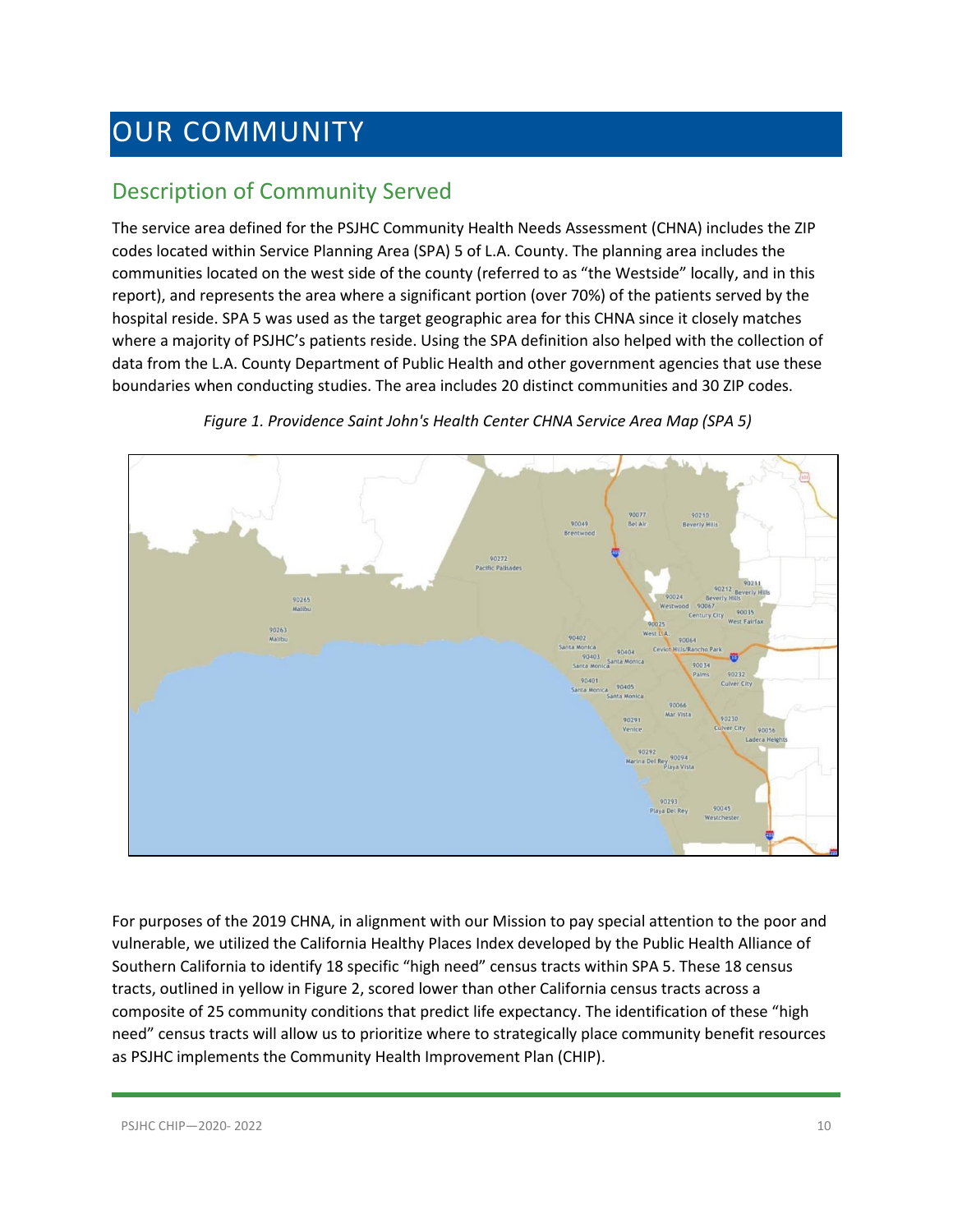

*Figure 2. Healthy Places Index Map: High Need Census Tracts in SPA 5*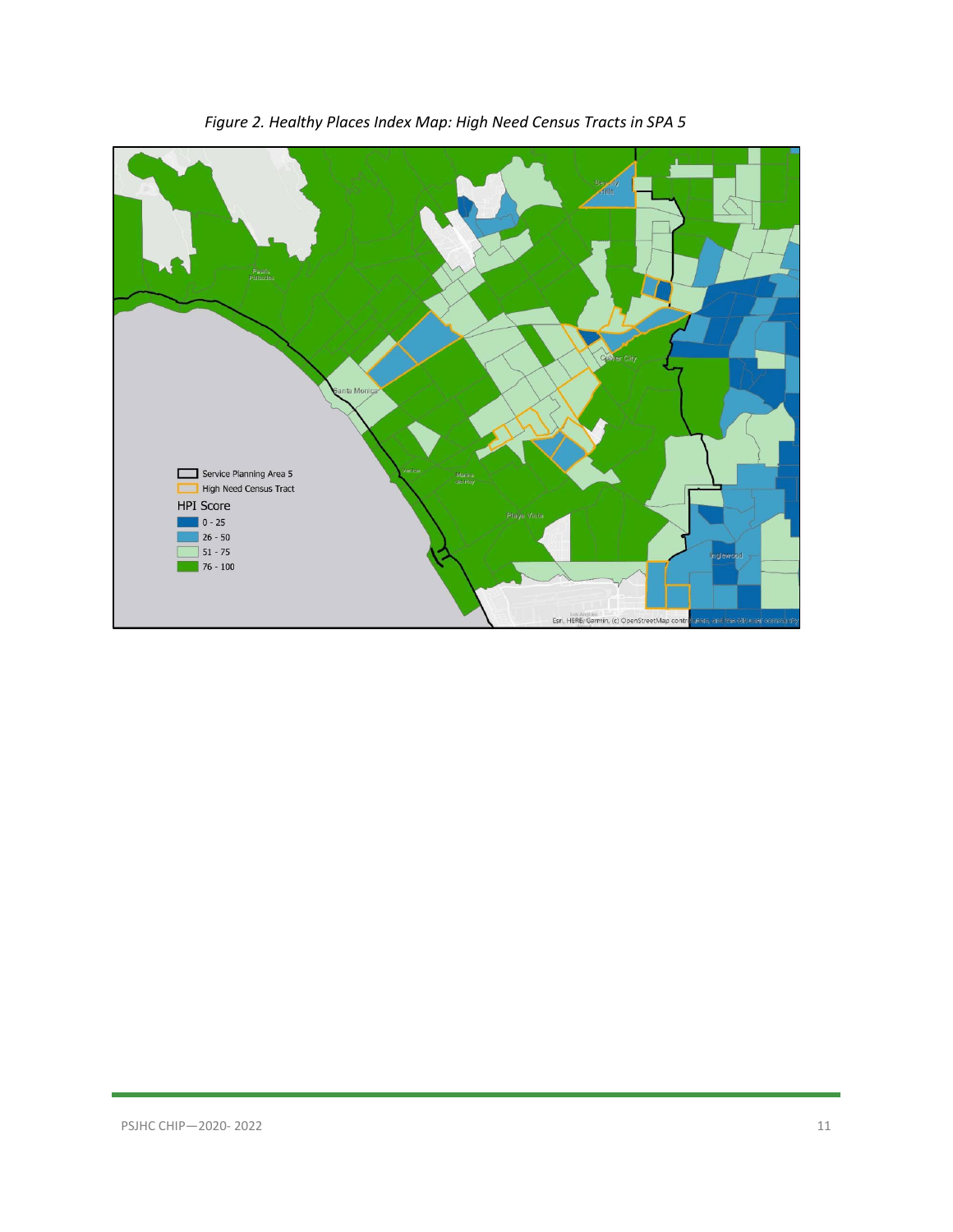# <span id="page-11-0"></span>COMMUNITY NEEDS AND ASSETS ASSESSMENT PROCESS AND RESULTS

### <span id="page-11-1"></span>Summary of Community Needs Assessment Process and Results

The CHNA process involved systematic collection of both primary and secondary data relevant to the Westside to identify the high priority needs and issues facing the community. For primary data, input was sought from 30 community leaders and residents using both phone and written surveys. Part of this primary data collection involved a collaborative relationship between PSJHC, UCLA Health System, Cedars-Sinai Medical Center, and Kaiser Permanente Medical Center West L.A. to conduct the interviews with community leaders and service providers. In addition, PSJHC conducted two listening sessions with local community members at Virginia Avenue Park and Venice Family Clinic.

Secondary data collection included the review of demographic, insurance, mortality, morbidity, mental health, economic and social determinant data from multiple sources. The secondary data sources included the following: the U.S. Census, Los Angeles Homeless Services Authority, Think Health L.A. Database, Community Commons Database, California Health Interview Survey Dataset, L.A. County Department of Public Health, and California Department of Public Health. Truven Analytics/ Dignity Health provided Community Need Index data, the Public Health Alliance of Southern California provided Healthy Places Index data, and the City of Santa Monica provided community specific data.

### <span id="page-11-2"></span>Identification and Selection of Significant Health Needs

Once the information and data were collected and analyzed by staff members, the following nine key areas were identified as community needs for the Community Health Needs Assessment Oversight Committee to prioritize, listed here in alphabetical order:

- Access to Health Care
- Behavioral Health
- Chronic Diseases
- Early Childhood Development
- Economic Insecurity
- Food Insecurity
- Homelessness and Housing Instability
- Oral Health Care
- Services for Seniors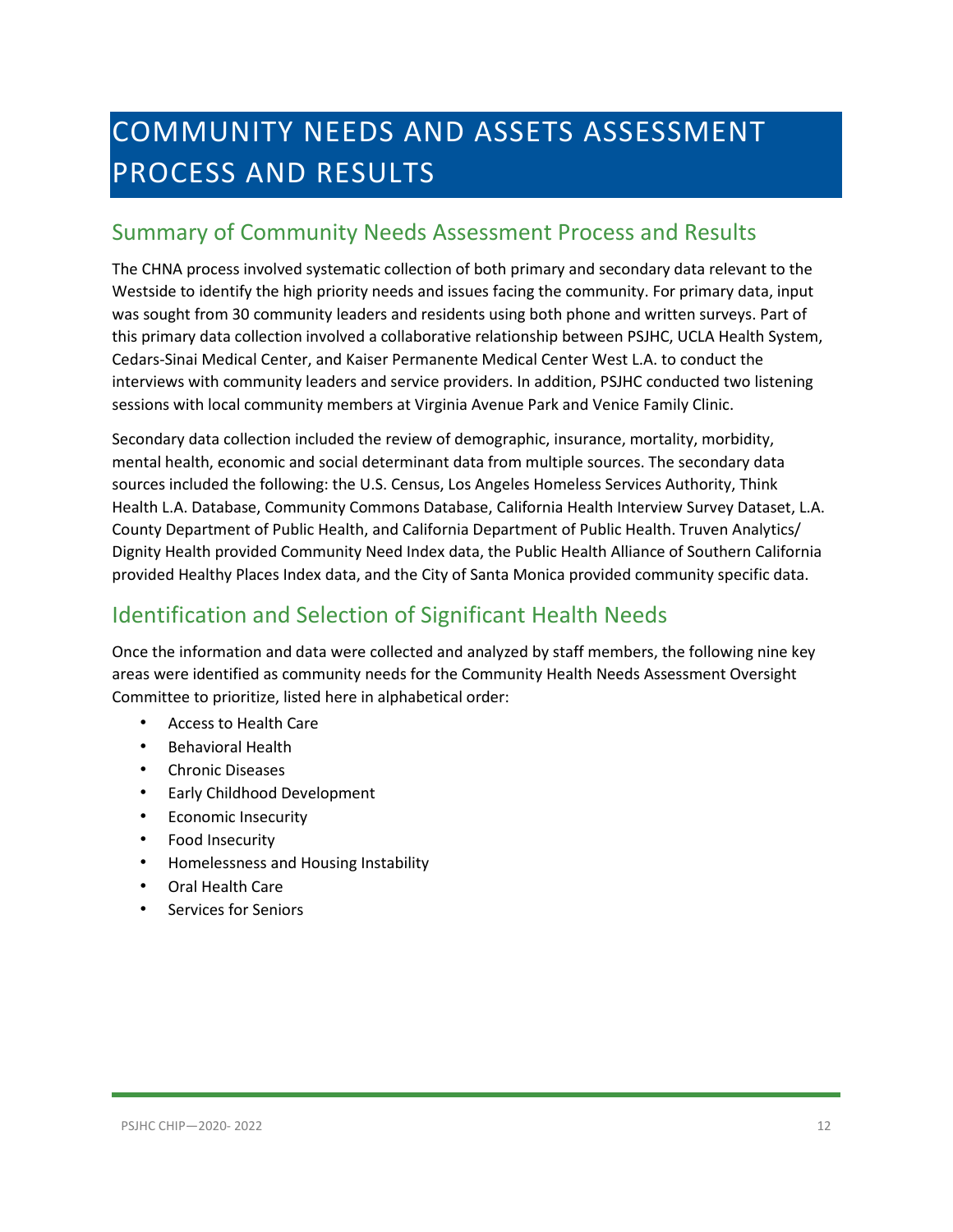### <span id="page-12-0"></span>Community Health Needs Prioritized

The significant health needs were ranked based on score of severity, change over time, resources in the community and PSJHC's ability to respond. Results were as follows:

- 1. Homelessness and Housing Instability
- 2. Behavioral Health
- 3. Economic Insecurity
- 4. Access to Health Care
- 5. Services for Seniors
- 6. Early Childhood Development
- 7. Food Insecurity
- 8. Chronic Diseases
- 9. Oral Health

### <span id="page-12-1"></span>Needs Beyond the Hospital's Service Program

No hospital facility can address all of the health needs present in its community. The following community health needs identified in the CHNA will not be address and an explanation is provided below:

• Oral Health: This was identified as the lowest priority need in the 2019 CHNA. Furthermore, our health facilities do not provide oral health care, and it is not our area of expertise within the Providence health system in the Los Angeles region. However, there are a number of community partners including local Federally Qualified Health Clinics who are focusing on increasing access to oral health care—especially for the Medi-Cal population. For community members in need of these services we refer them to these providers of low-cost dental care.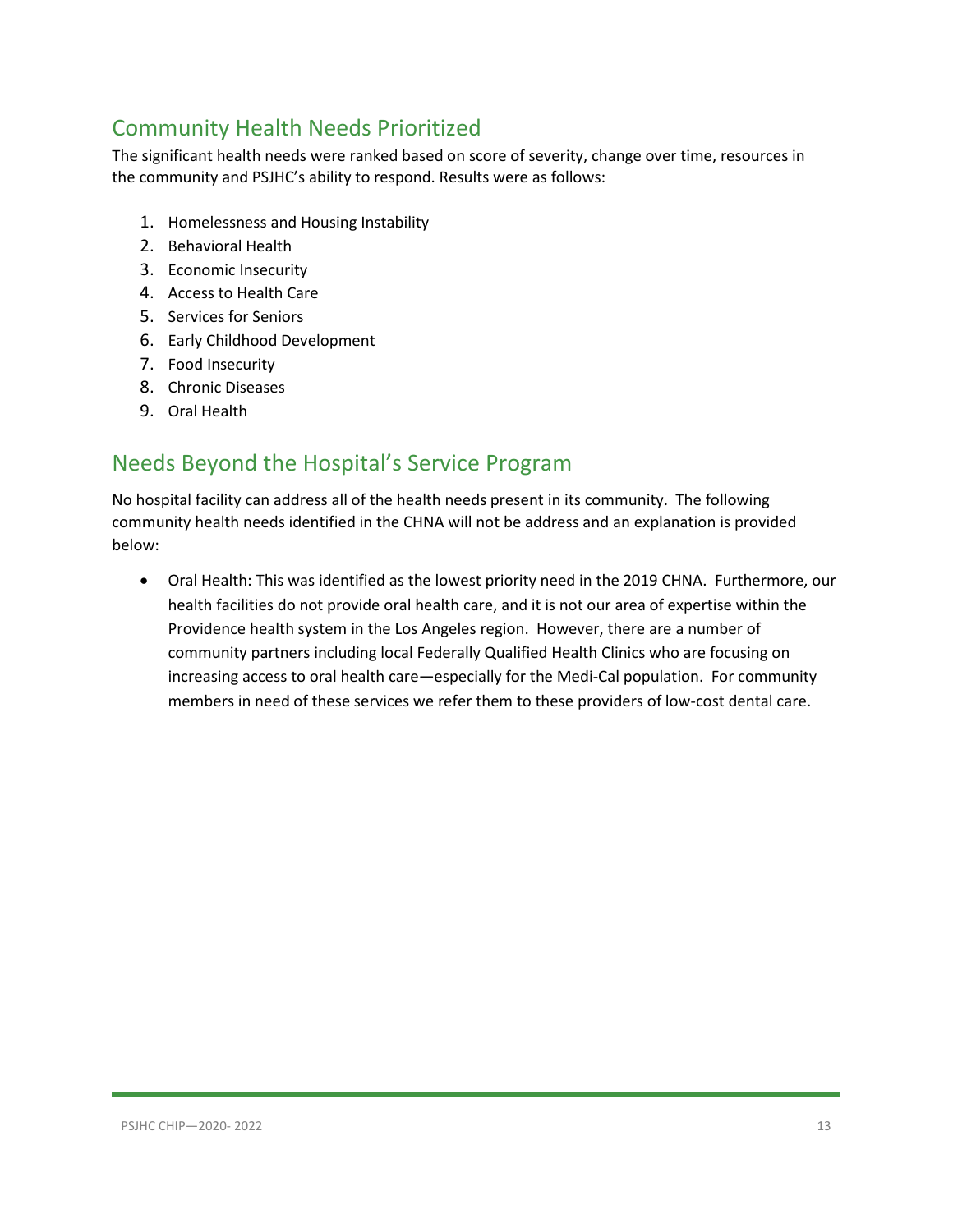# <span id="page-13-0"></span>COMMUNITY HEALTH IMPROVEMENT PLAN

### <span id="page-13-1"></span>Summary of Community Health Improvement Planning Process

Based on the prioritized needs, Providence staff developed four strategic initiatives that address eight of the nine prioritized health needs. Considered were the existing programs and resources that PSJHC has in place to address these needs and the landscape of community partners to collaborate with together.

PSJHC anticipates that implementation strategies may change and therefore, a flexible approach is best suited for the development of its response to the CHNA. For example, certain community health needs may become more pronounced and require changes to the initiatives identified by Providence Saint John's Health Center in the enclosed CHIP.

### <span id="page-13-2"></span>Addressing the Needs of the Community: 2020- 2022 Key Community Benefit Initiatives and Evaluation Plan

### <span id="page-13-3"></span>INITIATIVE #1: STRENGTHEN INFRASTRUCTURE OF CONTINUUM OF CARE FOR PATIENTS EXPERIENCING HOMELESSNESS

#### *Community Need Addressed*

- Homelessness and Housing Instability
- Economic Insecurity

#### *Goal (Anticipated Impact)*

Improve the ability to care for patients experiencing homelessness or at risk of becoming homeless

• Reduce the number of people experiencing homelessness

#### *Scope (Target Population)*

Patients experiencing homelessness or at risk of becoming homeless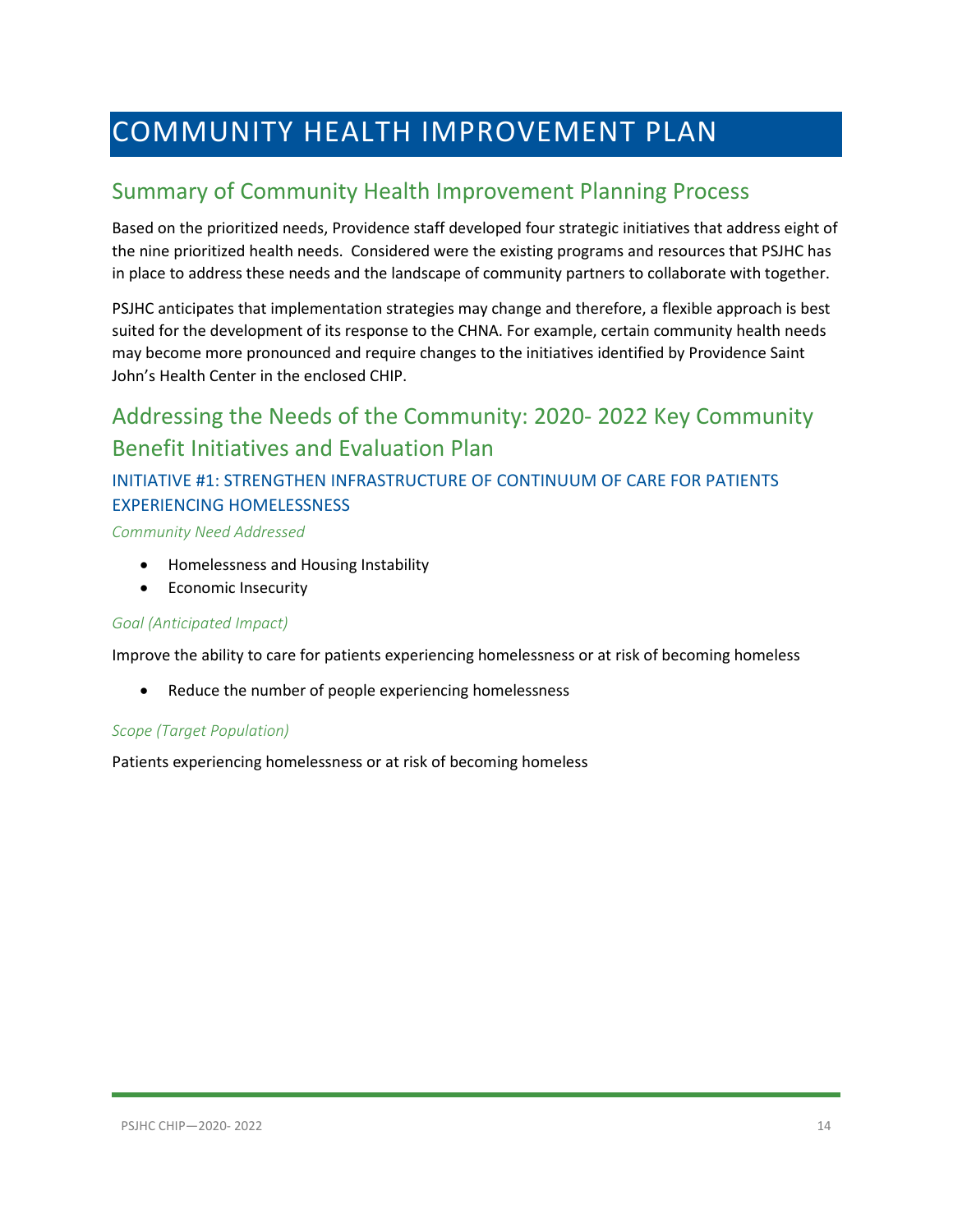| <b>Strategies</b> |                                                                                                                                                                                                                                                                              | <b>Strategy Measure</b>                                                                                                                                                                                                                             | <b>Baseline</b>                                                                                                                                                                                                            | <b>FY20 Target</b>                                                                                                                                                                                                          | <b>FY22 Target</b>                                                                                                                                                                                                                                                                                                                                                                   |
|-------------------|------------------------------------------------------------------------------------------------------------------------------------------------------------------------------------------------------------------------------------------------------------------------------|-----------------------------------------------------------------------------------------------------------------------------------------------------------------------------------------------------------------------------------------------------|----------------------------------------------------------------------------------------------------------------------------------------------------------------------------------------------------------------------------|-----------------------------------------------------------------------------------------------------------------------------------------------------------------------------------------------------------------------------|--------------------------------------------------------------------------------------------------------------------------------------------------------------------------------------------------------------------------------------------------------------------------------------------------------------------------------------------------------------------------------------|
| 1.                | <b>CHW</b><br><b>Homeless</b><br><b>Navigators:</b><br>Hospital<br>emergency<br>department-<br>based<br>Community<br><b>Health Workers</b><br>that assist<br>patients<br>experiencing<br>homelessness<br>with discharge<br>to shelter or<br>homeless<br>service<br>providers | Number of<br>$\bullet$<br>patients<br>screened for<br>homelessness<br>Number of<br>$\bullet$<br>Patients linked<br>to homeless<br>services<br>provider<br>Number of<br>$\bullet$<br>patients<br>discharged to<br>temporary/per<br>manent<br>housing | 660 patients<br>$\bullet$<br>screened for<br>homelessness<br>65 patients<br>$\bullet$<br>linked to<br>homeless<br>services<br>provider<br>105 patients<br>$\bullet$<br>discharged to<br>temporary/per<br>manent<br>housing | 700 patients<br>$\bullet$<br>screened for<br>homelessness<br>150 patients<br>$\bullet$<br>linked to<br>homeless<br>services<br>provider<br>100 patients<br>$\bullet$<br>discharged to<br>temporary/<br>permanent<br>housing | 10% increase in<br>$\bullet$<br>patients<br>screened for<br>homelessness<br>as compared to<br>2021 target<br>10% increase in<br>$\bullet$<br>patients linked<br>to homeless<br>service<br>provider as<br>compared to<br>2021 target<br>10% increase in<br>$\bullet$<br>number of<br>patients<br>discharged to<br>temporary/<br>permanent<br>housing as<br>compared to<br>2021 target |
| 2.                | <b>Provide or</b><br>facilitate<br>funding to<br>homeless<br>service<br>providers:<br><b>Bring financial</b><br>support to local<br>organizations<br>either through<br>directly<br>awarding<br>grants or by<br>facilitating<br>grant awards<br>from external<br>funders      | Funding<br>$\bullet$<br>directed<br>towards local<br>homeless<br>service<br>providers                                                                                                                                                               | Total of<br>$\bullet$<br>\$200,000<br>awarded to two<br>local homeless<br>services<br>organizations                                                                                                                        | Maintain<br>$\bullet$<br>sources of<br>sustainable<br>funding for<br>homeless<br>service<br>providers                                                                                                                       | Maintain<br>$\bullet$<br>sources of<br>sustainable<br>funding for<br>homeless<br>service<br>providers<br>Identify at least<br>one<br>collaborative<br>funding<br>opportunity<br>from external<br>funder                                                                                                                                                                              |

*Table 1. Strategies and Strategy Measures for Addressing Homelessness and Housing Insecurity*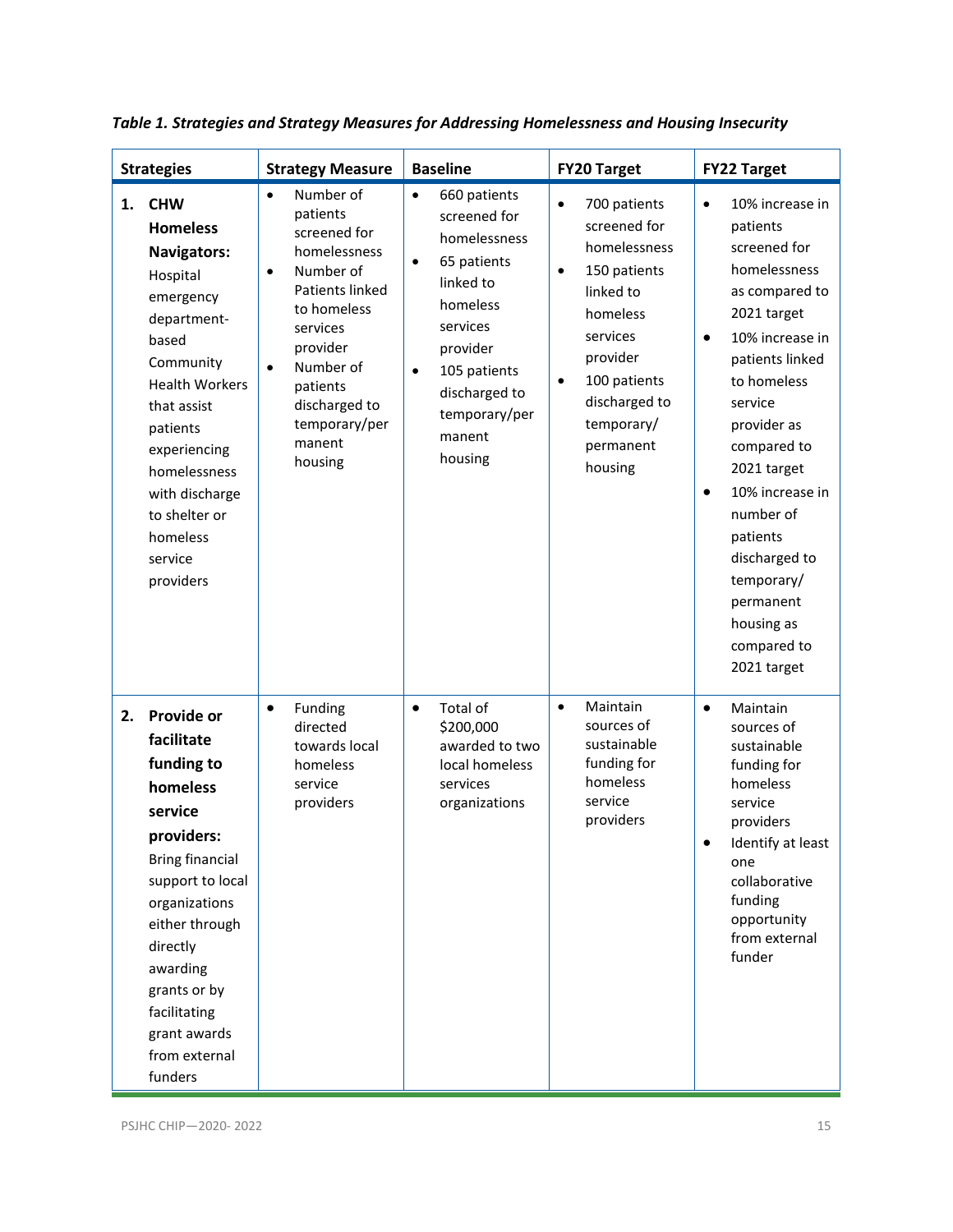| Recuperative<br>3.<br>Care: Improve<br>the<br>infrastructure<br>of available<br>recuperative<br>care/interim<br>shelter for<br>patients<br>experiencing<br>homelessness<br>that are not<br>medically<br>stable enough<br>to be<br>discharged<br>back to the<br>streets | Identify target<br>٠<br>population,<br>Interventions<br>and partners to<br>support L.A.<br>Service Area<br>housing<br>initiative<br>Support<br>policies to<br>increase<br>temporary<br>housing as a<br>pathway to<br>permanent<br>supportive<br>housing | No baseline. New<br>program for 2020 | Partner with<br>$\bullet$<br>Stakeholders to<br>complete<br>landscape<br>analysis related<br>to recuperative<br>care<br>Establish<br>$\bullet$<br>consensus<br>among<br>stakeholders as<br>to the # of<br>recuperative<br>care beds in<br>L.A. County<br>Identify gaps/<br>$\bullet$<br>improvements<br>that would<br>increase #<br>recuperative<br>care/<br>temporary<br>housing beds<br>for patients<br>who are<br>unsheltered<br>Partner with<br>$\bullet$<br>PSJH advocacy<br>and other<br>stakeholders to<br>support policy<br>changes that<br>reimburse<br>recuperative<br>care/<br>temporary<br>housing<br>services for<br>homeless<br>Increase<br>$\bullet$ | 2% baseline<br>increase in # of<br>temporary<br>housing/<br>recuperative<br>care beds<br>available to<br>PSJH patients in<br>L.A. Service<br>Area<br>Develop<br>standards that<br>define<br>spectrum of<br>temporary<br>housing<br>options for<br>individuals<br>experiencing<br>homelessness<br>that lead to<br>permanent<br>supportive<br>housing<br>Increase scope<br>٠<br>of covered<br>Medi-Cal<br>benefits to<br>include<br>recuperative<br>care<br>Increase<br>number of<br>recuperative<br>care beds<br>available to<br>patients<br>discharged<br>from hospitals<br>who do not<br>have shelter |
|------------------------------------------------------------------------------------------------------------------------------------------------------------------------------------------------------------------------------------------------------------------------|---------------------------------------------------------------------------------------------------------------------------------------------------------------------------------------------------------------------------------------------------------|--------------------------------------|---------------------------------------------------------------------------------------------------------------------------------------------------------------------------------------------------------------------------------------------------------------------------------------------------------------------------------------------------------------------------------------------------------------------------------------------------------------------------------------------------------------------------------------------------------------------------------------------------------------------------------------------------------------------|--------------------------------------------------------------------------------------------------------------------------------------------------------------------------------------------------------------------------------------------------------------------------------------------------------------------------------------------------------------------------------------------------------------------------------------------------------------------------------------------------------------------------------------------------------------------------------------------------------|
|                                                                                                                                                                                                                                                                        |                                                                                                                                                                                                                                                         |                                      | support for<br>local policies<br>that ease<br>construction/                                                                                                                                                                                                                                                                                                                                                                                                                                                                                                                                                                                                         | Partner with<br>$\bullet$<br>key<br>stakeholders to                                                                                                                                                                                                                                                                                                                                                                                                                                                                                                                                                    |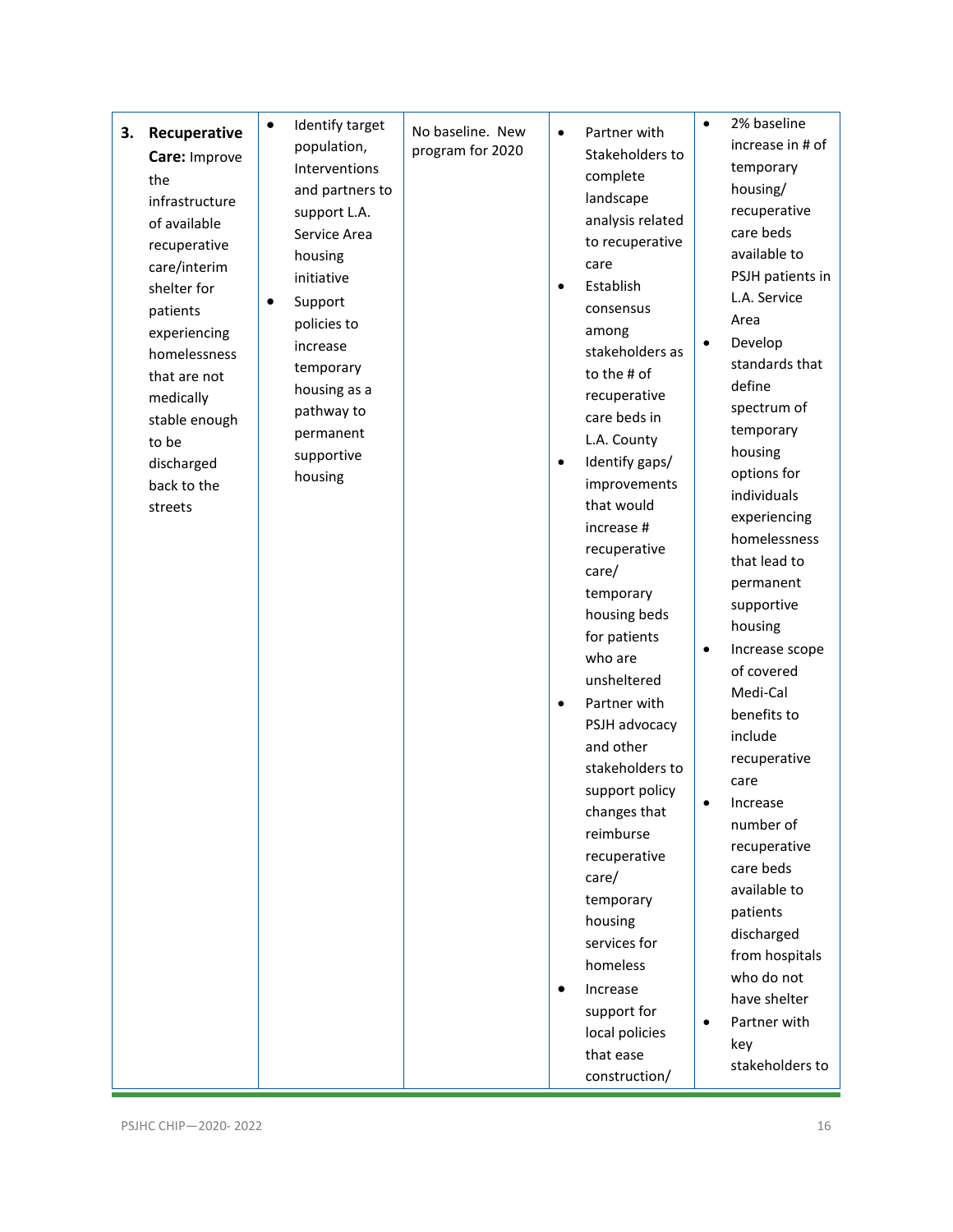| remodeling      | increase # of   |
|-----------------|-----------------|
| regulations for | recuperative    |
| temporary       | care beds and   |
| housing         | related support |
| facilities,     | services        |
| including case  | including       |
| management/h    | housing         |
| ousing          | navigation and  |
| navigation      | case            |
| services        | management      |
| Identify<br>٠   | services        |
| opportunities   |                 |
| to leverage     |                 |
| existing        |                 |
| resources to    |                 |
| support         |                 |
| recuperative    |                 |
| care/           |                 |
| temporary       |                 |
| housing         |                 |
| priorities      |                 |

#### *Evidence Based Sources*

Approved Strategies to Combat Homelessness. *Los Angeles County Homeless Initiative. https://homeless.lacounty.gov/wp-content/uploads/2017/01/HI-Report-Approved2.pdf*

#### *Resource Commitment*

Homeless Care Navigators, Funding for Recuperative Care Beds, Grant funding to homeless service providers

#### *Key Community Partners*

- The People Concern
- Saint Joseph Center
- Westside Coalition
- Safe Place for Youth
- City of Santa Monica
- Venice Family Clinic
- UniHealth Foundation
- Los Angeles Homeless Services Authority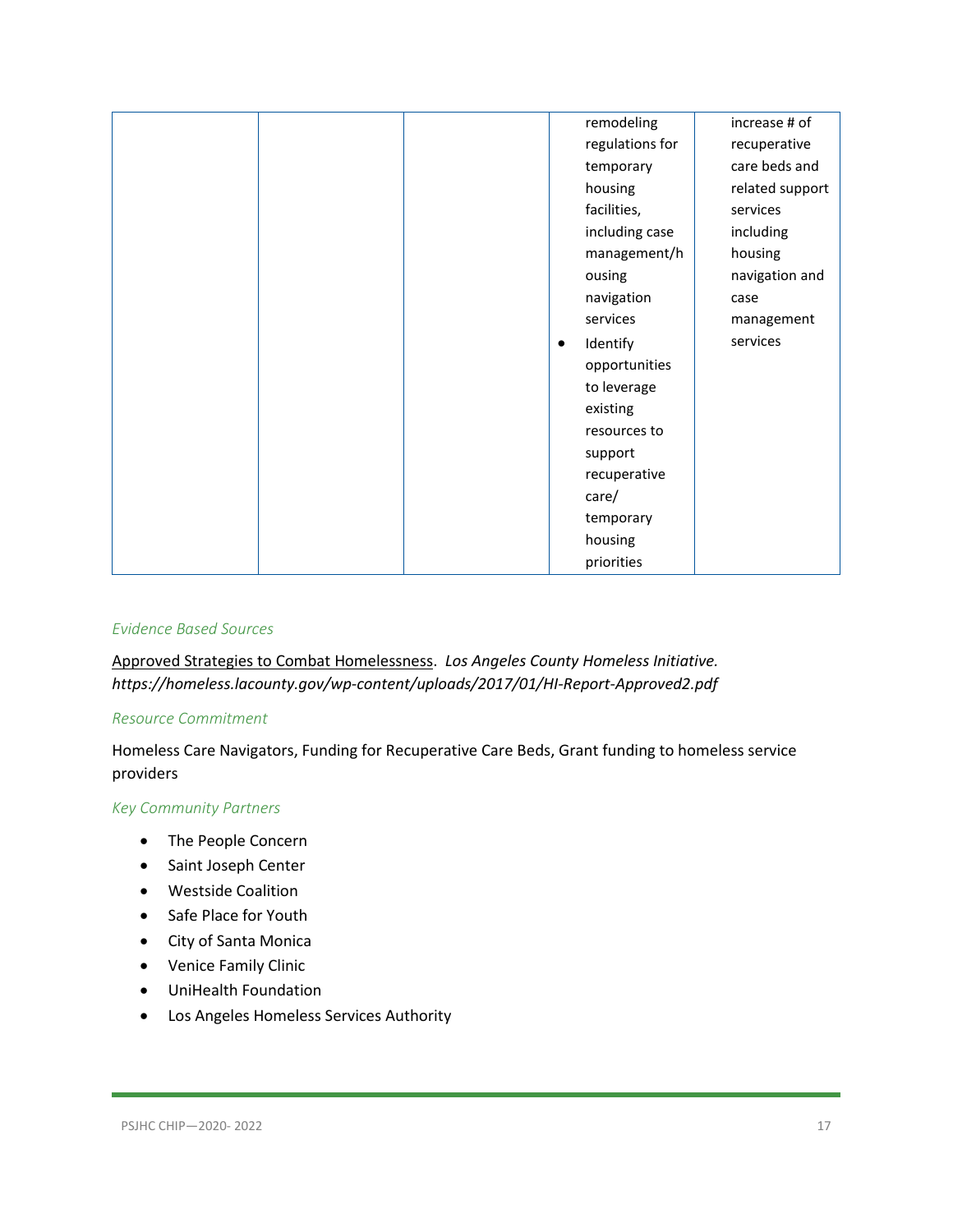#### <span id="page-17-0"></span>INITIATIVE #2: IMPROVE ACCESS TO HEALTH CARE SERVICES

*Community Need Addressed*

- Access to Health Care
- Homelessness and Housing Instability
- Economic Insecurity

#### *Goal (Anticipated Impact)*

Improve access to quality health care services for vulnerable populations

- Reduce the utilization of emergency departments for "avoidable," non-emergency visits
- Reduce the rates of uninsured people in the community
- Increase the percentage of the population who receive flu shots

#### *Scope (Target Population)*

Uninsured and underinsured populations in low-income communities

| <b>Strategies</b> |                                                                                                              | <b>Strategy Measure</b>                                                                                                | <b>Baseline</b>                                                                                              | <b>FY20 Target</b>                                                                                                                                                 | <b>FY22 Target</b>                                                                                                                                                                                       |
|-------------------|--------------------------------------------------------------------------------------------------------------|------------------------------------------------------------------------------------------------------------------------|--------------------------------------------------------------------------------------------------------------|--------------------------------------------------------------------------------------------------------------------------------------------------------------------|----------------------------------------------------------------------------------------------------------------------------------------------------------------------------------------------------------|
| 1.                | Provide/facilitate<br>funding and in-kind<br>support for access<br>to care to local<br>community<br>agencies | Funding directed<br>$\bullet$<br>towards access<br>to health care<br>programs                                          | \$375,000 in<br>$\bullet$<br>grants to<br>local<br>organizations<br>awarded for<br>access to<br>care in 2019 | Maintain<br>$\bullet$<br>sources of<br>sustainable<br>funding for<br>access to<br>care                                                                             | Maintain<br>$\bullet$<br>sources of<br>sustainable<br>funding for<br>access to<br>care<br>Identify at<br>$\bullet$<br>least one<br>collaborative<br>funding<br>opportunity<br>from<br>external<br>funder |
| 2.                | <b>Increase availability</b><br>of testing and<br>vaccinations for<br><b>COVID-19 and Flu</b>                | Number of flu<br>$\bullet$<br>shots provided<br>Number of<br>$\bullet$<br>COVID-19 testing<br>locations<br>established | No baseline,<br>$\bullet$<br>new program<br>for 2020                                                         | Identify<br>$\bullet$<br>collaborative<br>partnership<br>with other<br>health<br>systems to<br>increase<br>access to<br>COVID-19<br>testing<br>and/or flu<br>shots | Target<br>$\bullet$<br>benchmarks<br>to be<br>determined<br>based on<br>identified<br>collaborative<br>project in<br>2020.                                                                               |

#### *Table 2. Strategies and Strategy Measures for Addressing Access to Health Care Services*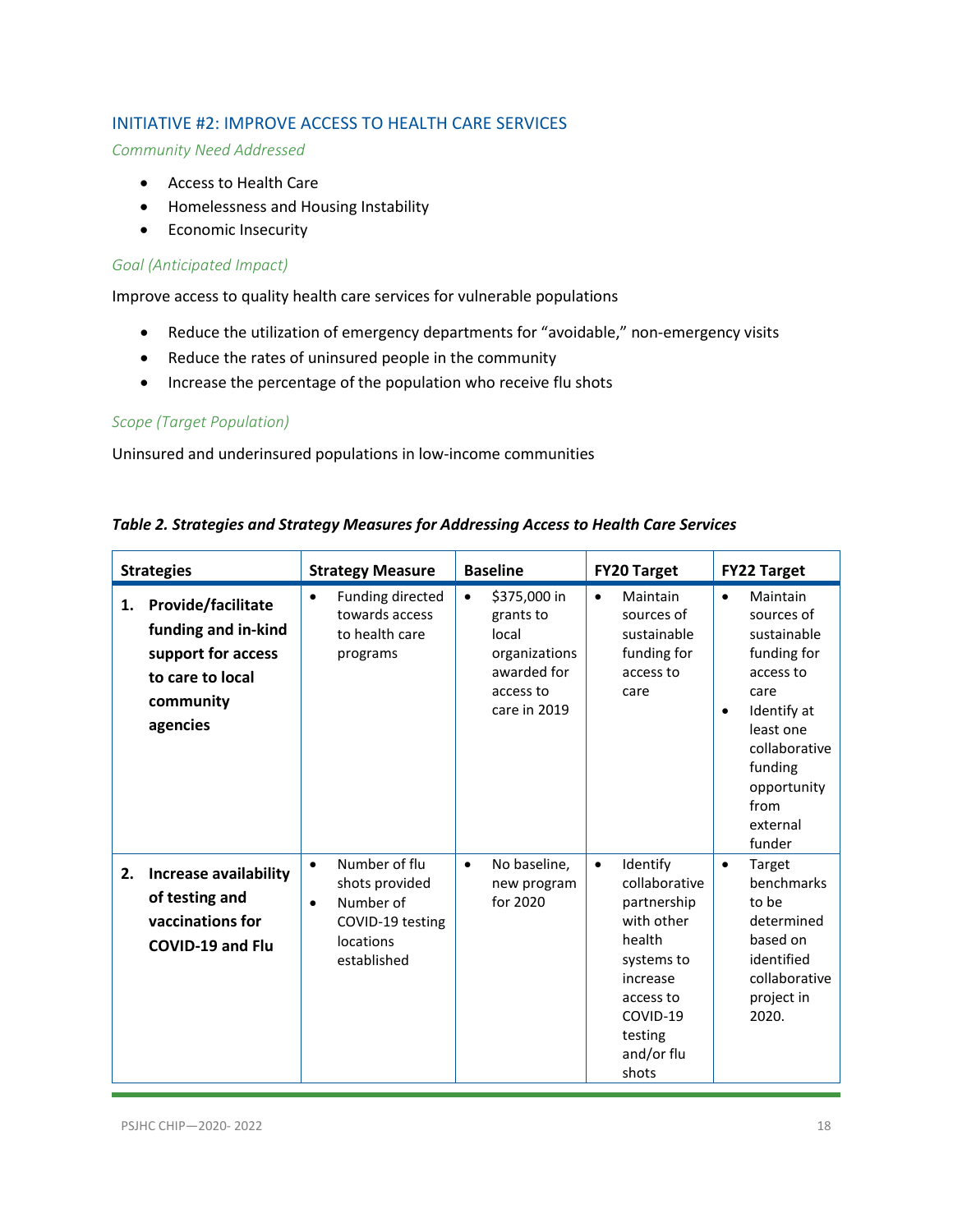#### *Evidence Based Sources*

Benefits of Influenza Vaccination: Selected Publications *[https://www.cdc.gov/flu/prevent/benefit](https://www.cdc.gov/flu/prevent/benefit-publications.htm)[publications.htm](https://www.cdc.gov/flu/prevent/benefit-publications.htm)*

#### *Resource Commitment*

Grant funding to local organizations, in-kind labs and diagnostics to FQHCs

#### *Key Community Partners*

- Venice Family Clinic
- Westside Family Health Center
- Saint Anne's School

#### <span id="page-18-0"></span>INITIATIVE #3: IMPROVE ACCESS TO BEHAVIORAL HEALTH AND REDUCE STIGMA

#### *Community Need Addressed*

- Behavioral Health
- Early Childhood Development

#### *Goal (Anticipated Impact)*

- Increased access to quality mental health services, especially for low income populations
- Increased awareness of trauma informed care
- Increased availability of maternal mental health programs and child abuse prevention programs

#### *Scope (Target Population)*

The target population for direct services will be children and families who are underinsured or uninsured and have difficulty accessing quality mental health services. Our services will be targeting families who depend on public assistance and state funded medical insurance. Our Community Outreach Services will also include community partners such as local schools who work with the children from this marginalized population.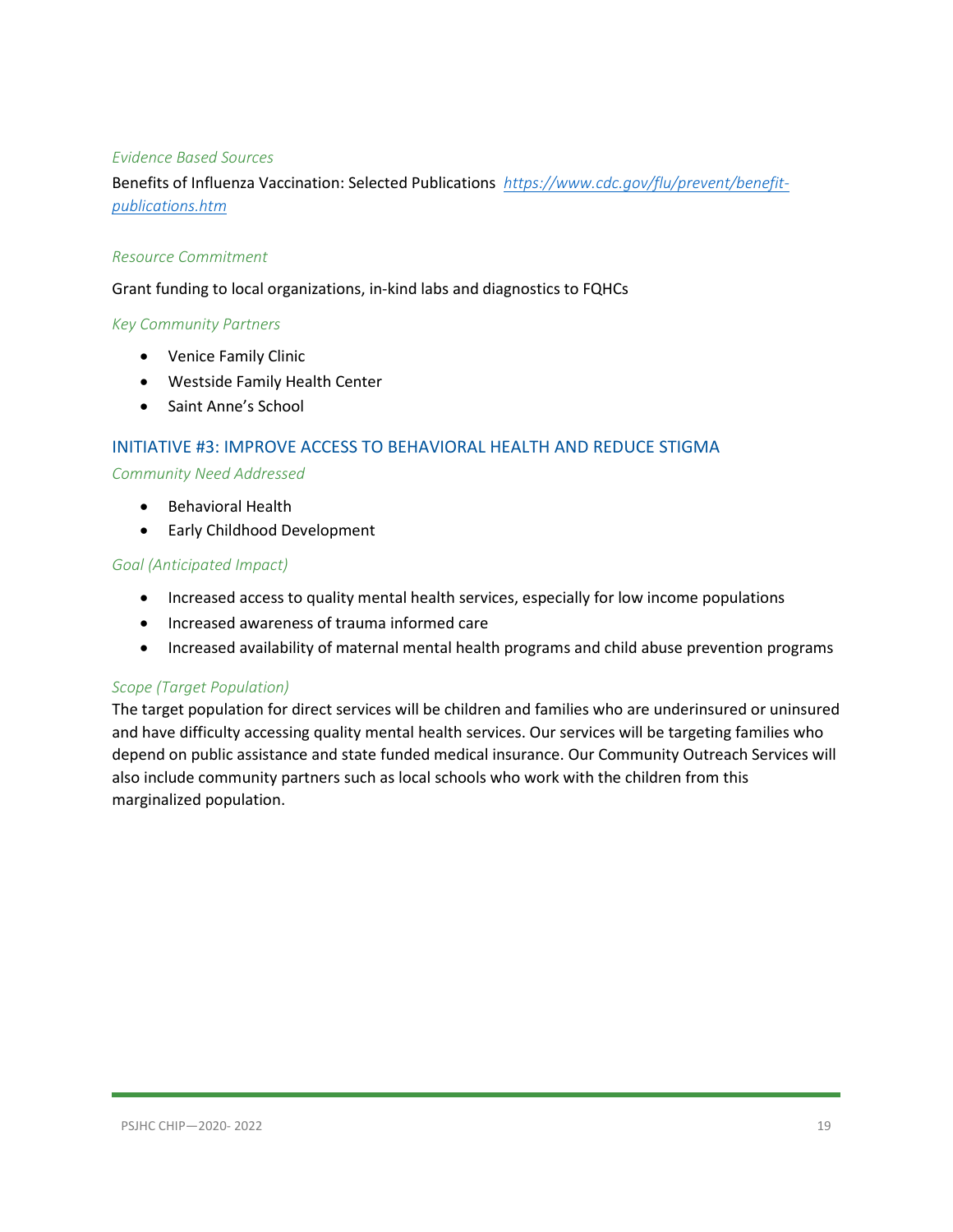|    | <b>Strategies</b>                                                                                                                                        | <b>Strategy Measure</b>                                                                                                                                                                                                                                      | <b>Baseline</b>                                                                                                                                              | <b>FY20 Target</b>                                                                                                                                                                                                                                                   | <b>FY22 Target</b>                                                                                                                                                                                                                                                                               |
|----|----------------------------------------------------------------------------------------------------------------------------------------------------------|--------------------------------------------------------------------------------------------------------------------------------------------------------------------------------------------------------------------------------------------------------------|--------------------------------------------------------------------------------------------------------------------------------------------------------------|----------------------------------------------------------------------------------------------------------------------------------------------------------------------------------------------------------------------------------------------------------------------|--------------------------------------------------------------------------------------------------------------------------------------------------------------------------------------------------------------------------------------------------------------------------------------------------|
| 1. | <b>Child and Family</b><br>Development<br><b>Center: Address</b><br><b>Birth Trauma</b>                                                                  | Number of clients<br>$\bullet$<br>referred to Post-<br>Partum Support<br>Groups<br>Number of clients<br>$\bullet$<br>referred to the<br>Perinatal Support<br>Meetings<br>Number of clients<br>$\bullet$<br>referred to<br><b>Bringing Baby</b><br>Home group | 10 clients<br>$\bullet$<br>participating<br>in a post-<br>partum<br>support<br>group                                                                         | Establish the<br>$\bullet$<br><b>Bringing</b><br>Home Baby<br>Group<br>Establish the<br>$\bullet$<br>Peri-Natal<br>Support<br>meeting                                                                                                                                | Have at<br>$\bullet$<br>least 10<br>clients in<br>each of the<br>three groups                                                                                                                                                                                                                    |
| 2. | <b>Child and Family</b><br>Development<br><b>Center: Capacity</b><br>building for local<br>organizations<br>through trauma<br>informed trainings         | Number of in-<br>$\bullet$<br>service trainings<br>provided to<br>schools<br>Number of in-<br>$\bullet$<br>service trainings<br>provided to after<br>school care<br>facilities                                                                               | 10 in-service<br>$\bullet$<br>trainings<br>provided at<br>schools<br>No baseline<br>$\bullet$<br>for after<br>school care<br>facilities.<br>New for<br>2020. | 12 in-service<br>$\bullet$<br>trainings at<br>various<br>schools<br>2 in-service<br>$\bullet$<br>trainings at<br>after school<br>childcare<br>facilities                                                                                                             | 16 in-service<br>$\bullet$<br>trainings at<br>various<br>schools<br>4 in service<br>$\bullet$<br>trainings at<br>after school<br>childcare<br>facilities                                                                                                                                         |
| 3. | <b>Child and Family</b><br>Development<br><b>Center: Provide</b><br>programs that<br>support the social<br>emotional<br>functioning of<br>young children | Conduct a trauma<br>$\bullet$<br>informed<br>parenting group<br>Provide mental<br>$\bullet$<br>health education<br>at local libraries<br>Provide Infant<br>$\bullet$<br>Massage groups in<br>the community                                                   | 1 mental<br>$\bullet$<br>health<br>education<br>sessions<br>Infant<br>$\bullet$<br>Massage in<br>one on one<br>setting only<br>with clients                  | Provide at<br>$\bullet$<br>least 1<br>trauma<br>informed<br>parenting<br>groups<br>Provide at<br>$\bullet$<br>least 2<br>mental<br>health<br>education<br>sessions in<br>the<br>community<br>Provide at<br>least 1<br>Infant<br>Massage<br>group in the<br>community | Provide at<br>$\bullet$<br>least <sub>2</sub><br>trauma<br>informed<br>parenting<br>groups<br>Provide at<br>$\bullet$<br>least 4<br>mental<br>health<br>education<br>sessions in<br>the<br>community<br>Provide at<br>$\bullet$<br>least 2<br>Infant<br>Massage<br>groups in<br>the<br>community |

*Table 3. Strategies and Strategy Measures for Addressing Behavioral Health*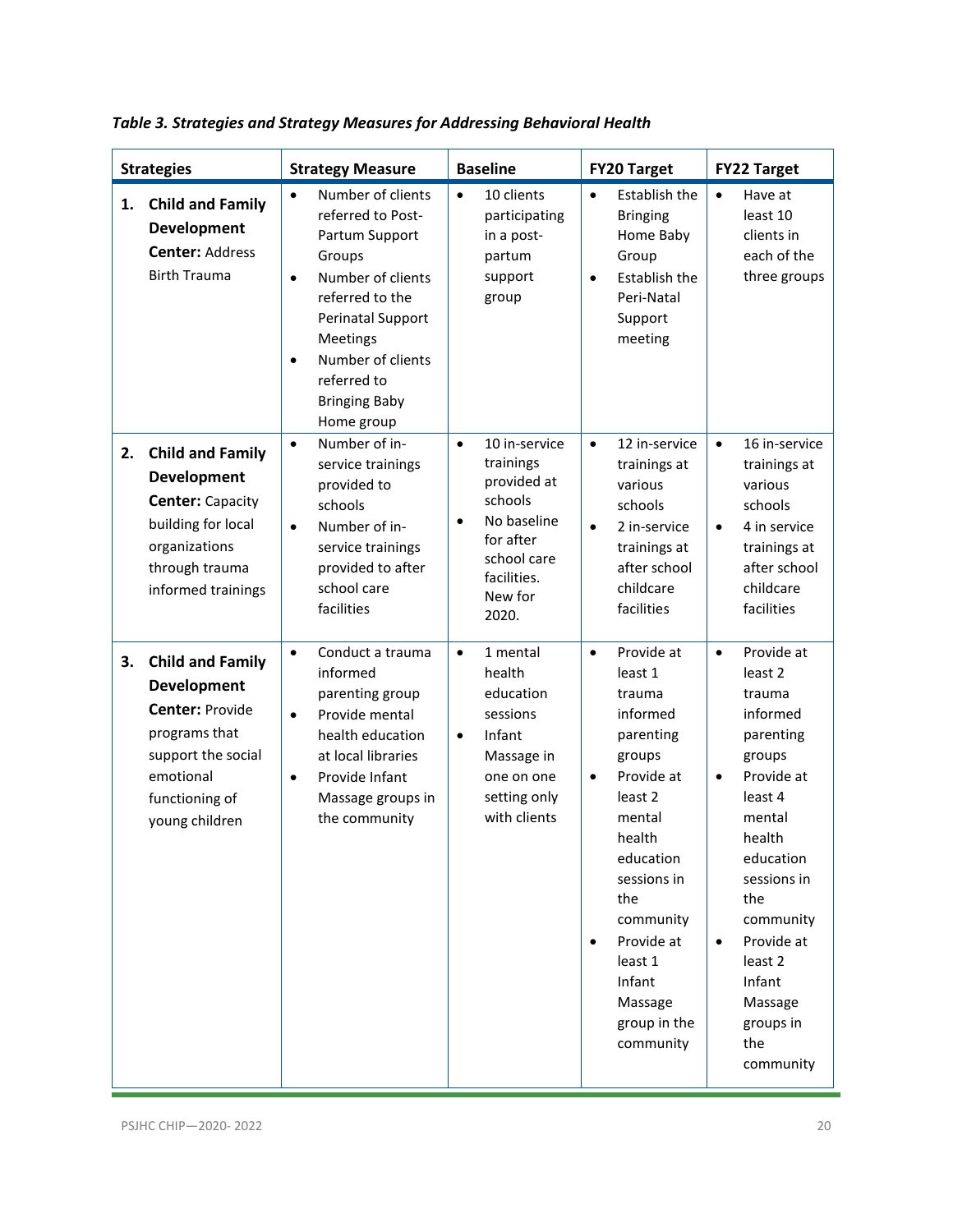| 4. | <b>Mental Health</b><br><b>Education and</b><br><b>Prevention:</b><br><b>Health Educators</b><br>and CHWs paired<br>together teach free<br>community-based<br>courses in English<br>and Spanish on<br>mental health<br>awareness and<br>coping skills | Number of<br>$\bullet$<br>participants<br>completing Mental<br><b>Health First</b><br>Aid (MHFA)<br>Number of<br>$\bullet$<br>participants<br>completing<br><b>Creating Healthier</b><br>Attitudes<br>Today (CHAT) | No baseline,<br>$\bullet$<br>new program<br>for 2020 | 140 people<br>$\bullet$<br>trained in<br>Mental<br><b>Health First</b><br>Aid*<br>50 people<br>٠<br>participate<br>in Creating<br>Healthier<br>Attitudes<br>$Today*$ | $\bullet$ | 10%<br>increase in<br>people<br>trained in<br>MHFA from<br>2021<br>baseline<br>10%<br>increase in<br><b>CHAT</b><br>participants<br>from 2021<br>baseline |
|----|-------------------------------------------------------------------------------------------------------------------------------------------------------------------------------------------------------------------------------------------------------|--------------------------------------------------------------------------------------------------------------------------------------------------------------------------------------------------------------------|------------------------------------------------------|----------------------------------------------------------------------------------------------------------------------------------------------------------------------|-----------|-----------------------------------------------------------------------------------------------------------------------------------------------------------|
|----|-------------------------------------------------------------------------------------------------------------------------------------------------------------------------------------------------------------------------------------------------------|--------------------------------------------------------------------------------------------------------------------------------------------------------------------------------------------------------------------|------------------------------------------------------|----------------------------------------------------------------------------------------------------------------------------------------------------------------------|-----------|-----------------------------------------------------------------------------------------------------------------------------------------------------------|

*\*Targets for FY20 were set prior to COVID-19 pandemic. The ability to achieve these objectives will be significantly impacted by COVID-19 and will need modification in 2021.*

#### *Evidence Based Sources*

• Mental Health First Aid Research Summary https://www.mentalhealthfirstaid.org/cs/wp-content/uploads/2013/10/2018-MHFA-Research-Summary.pdf

#### *Resource Commitment*

- Operating support of Child and Family Development Center
- Awarded grant funding from the Well-Being Trust for mental health education programs

#### *Key Community Partners*

- Los Angeles County Department of Mental Health
- Los Angeles County Department of Children and Family Services
- Los Angeles County Home Visiting Consortium
- Santa Monica Malibu Unified School District
- Los Angeles Unified School District
- City of Santa Monica
- Santa Monica Public Library
- Well Baby Center
- Open Paths
- Joy in Birthing Foundation
- Allies for Every Child
- Maternal Mental Health Now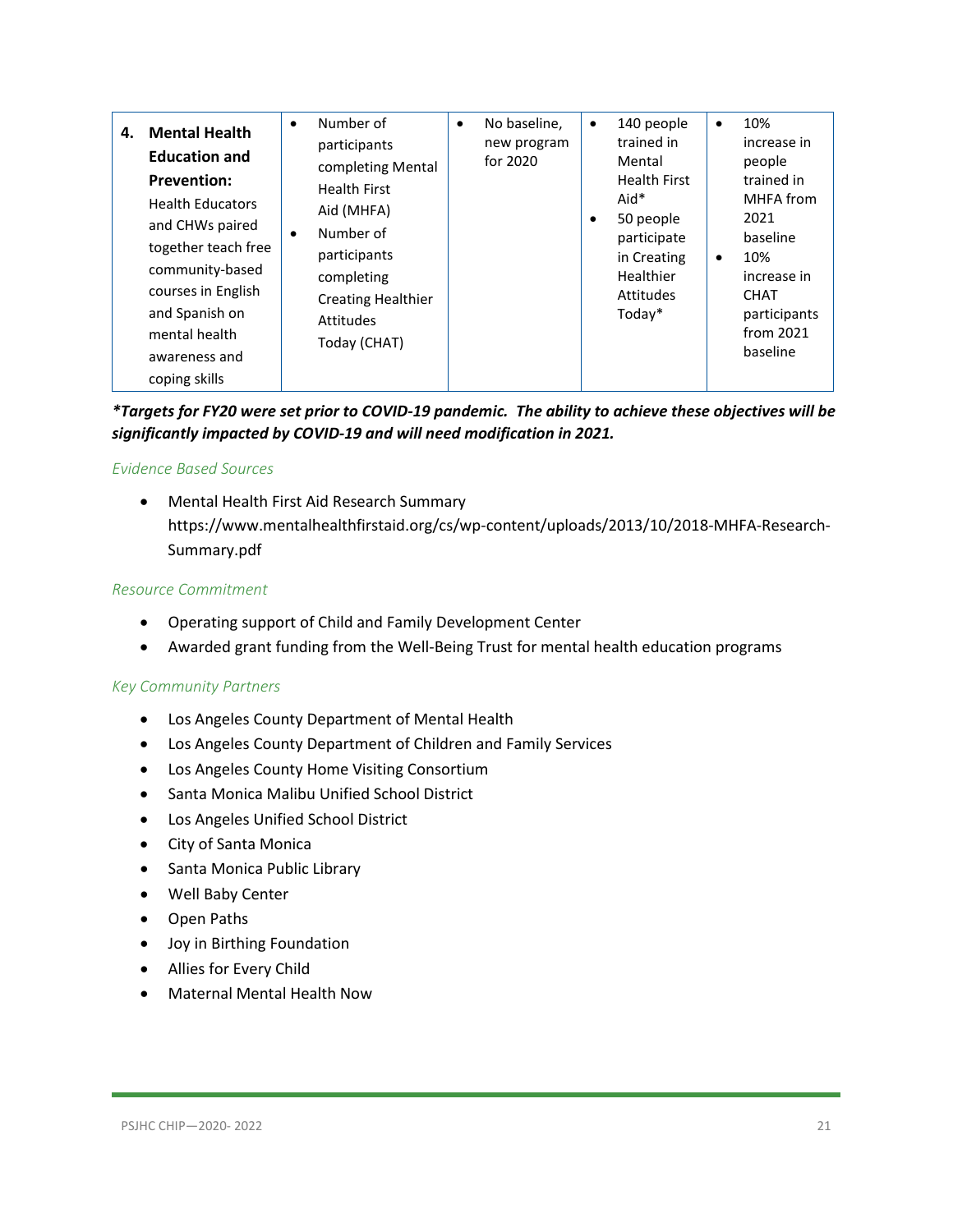#### <span id="page-21-0"></span>INITIATIVE #4: TRAIN AND DEPLOY A WORKFORCE OF COMMUNITY HEALTH WORKERS TO ADDRESS SOCIAL DETERMINANTS OF HEALTH IN UNDERSERVED POPULATIONS

#### *Community Need Addressed*

- Behavioral Health
- Economic Insecurity
- Food Insecurity
- Chronic Diseases
- Services for Seniors

#### *Goal (Anticipated Impact)*

- Increase the number of Community Health Workers employed in health care settings in roles that address social determinants of health
- Reduce food insecurity
- Reduce the number of people that are eligible but unenrolled in CalFresh/SNAP benefits

#### *Scope (Target Population)*

- Workforce development for employees without a college degree
- Services for residents of low-income neighborhoods, especially Spanish speaking communities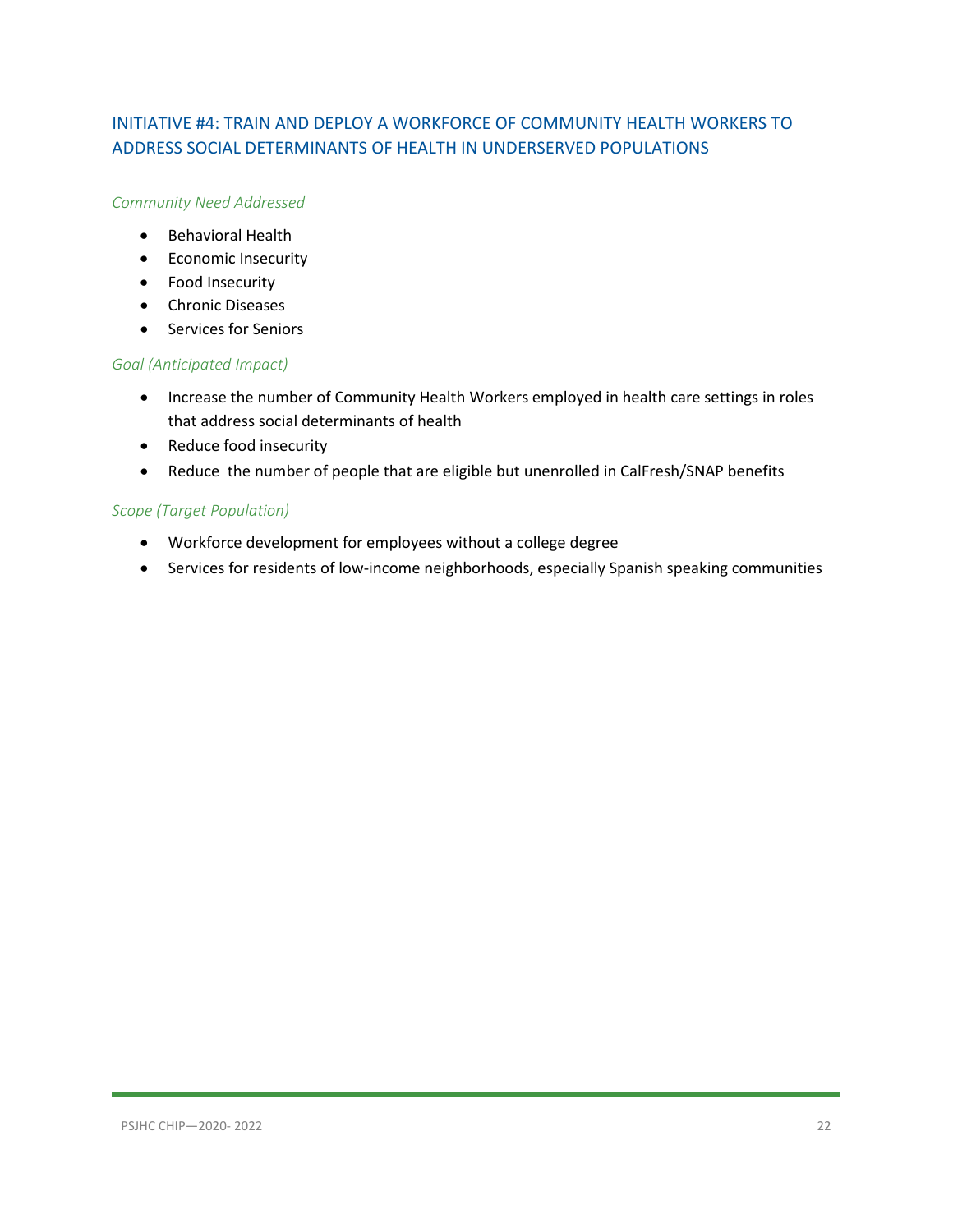|    | <b>Strategies</b>                                                                                                                                                                                                                                                 | <b>Strategy</b><br><b>Measure</b>                                                                                                                                                                                                               | <b>Baseline</b>                                                                                                                                                                                     | <b>FY20 Target</b>                                                                                                                                                                                                                                | <b>FY22 Target</b>                                                                                                                                                                                                                                                    |
|----|-------------------------------------------------------------------------------------------------------------------------------------------------------------------------------------------------------------------------------------------------------------------|-------------------------------------------------------------------------------------------------------------------------------------------------------------------------------------------------------------------------------------------------|-----------------------------------------------------------------------------------------------------------------------------------------------------------------------------------------------------|---------------------------------------------------------------------------------------------------------------------------------------------------------------------------------------------------------------------------------------------------|-----------------------------------------------------------------------------------------------------------------------------------------------------------------------------------------------------------------------------------------------------------------------|
| 1. | <b>CalFresh</b><br><b>Enrollment</b><br><b>Assistance:</b><br>CHWs provide<br>outreach and<br>one-on-one<br>application<br>assistance with<br>CalFresh<br>applications                                                                                            | Number of people<br>enrolled in<br>CalFresh                                                                                                                                                                                                     | No baseline, new<br>program for 2020.                                                                                                                                                               | 100 people enrolled<br>in CalFresh                                                                                                                                                                                                                | 20% increase from<br>2021 baseline in<br>people enrolled in<br>CalFresh                                                                                                                                                                                               |
| 2. | <b>Health Education</b><br>and Prevention<br><b>Classes: Health</b><br><b>Educators and</b><br>CHWs paired<br>together teach<br>free community<br>based courses in<br>English and<br>Spanish on<br>nutrition, mental<br>health<br>awareness, and<br>coping skills | Number of<br>$\bullet$<br>participants in<br><b>FEAST</b><br>Number of<br>$\bullet$<br>people<br>trained in<br>Mental Health<br>First Aid<br>(MHFA)<br>Number of<br>$\bullet$<br>participants in<br>Creating<br>Healthier<br>Attitudes<br>Today | $\bullet$<br>61 people<br>participated in<br>FEAST in 2019<br>No baseline for<br>$\bullet$<br>MHFA, new<br>program for<br>2020<br>No baseline for<br>$\bullet$<br>CHAT, new<br>program for<br>2020. | 80 people will<br>$\bullet$<br>participate in<br>the FEAST*<br>program<br>140 people<br>$\bullet$<br>trained in<br><b>Mental Health</b><br>First Aid*<br>50 people<br>$\bullet$<br>participate in<br>Creating<br>Healthier<br>Attitudes<br>Today* | 25% increase<br>$\bullet$<br>from 2021<br>baseline in<br><b>FEAST</b><br>participants<br>10% increase<br>$\bullet$<br>from 2021<br>baseline in<br><b>MHFA</b><br>participants<br>10% increase<br>$\bullet$<br>from 2021<br>baseline in<br><b>CHAT</b><br>participants |
| 3. | <b>CHW Academy:</b><br>In collaboration<br>with Charles<br>Drew University,<br>develop an<br>academy for<br>Community<br><b>Health Workers</b><br>that focus on<br>integration into<br>health care<br>organizations                                               | Number of CHW<br>students who<br>complete program                                                                                                                                                                                               | New program for<br>2020                                                                                                                                                                             | 20 CHW<br>$\bullet$<br>students<br>enrolled in<br>program                                                                                                                                                                                         | 25% increase<br>$\bullet$<br>from 2021 in<br><b>CHW</b> students<br>enrolled<br>Additional<br>$\bullet$<br>sustainable<br>funding for<br><b>CHW</b><br>Academy<br>identified and<br>secured<br>beyond pilot<br>grant funding                                          |

*Table 4. Strategies and Strategy Measures for Training and Deploying Community Health Workers*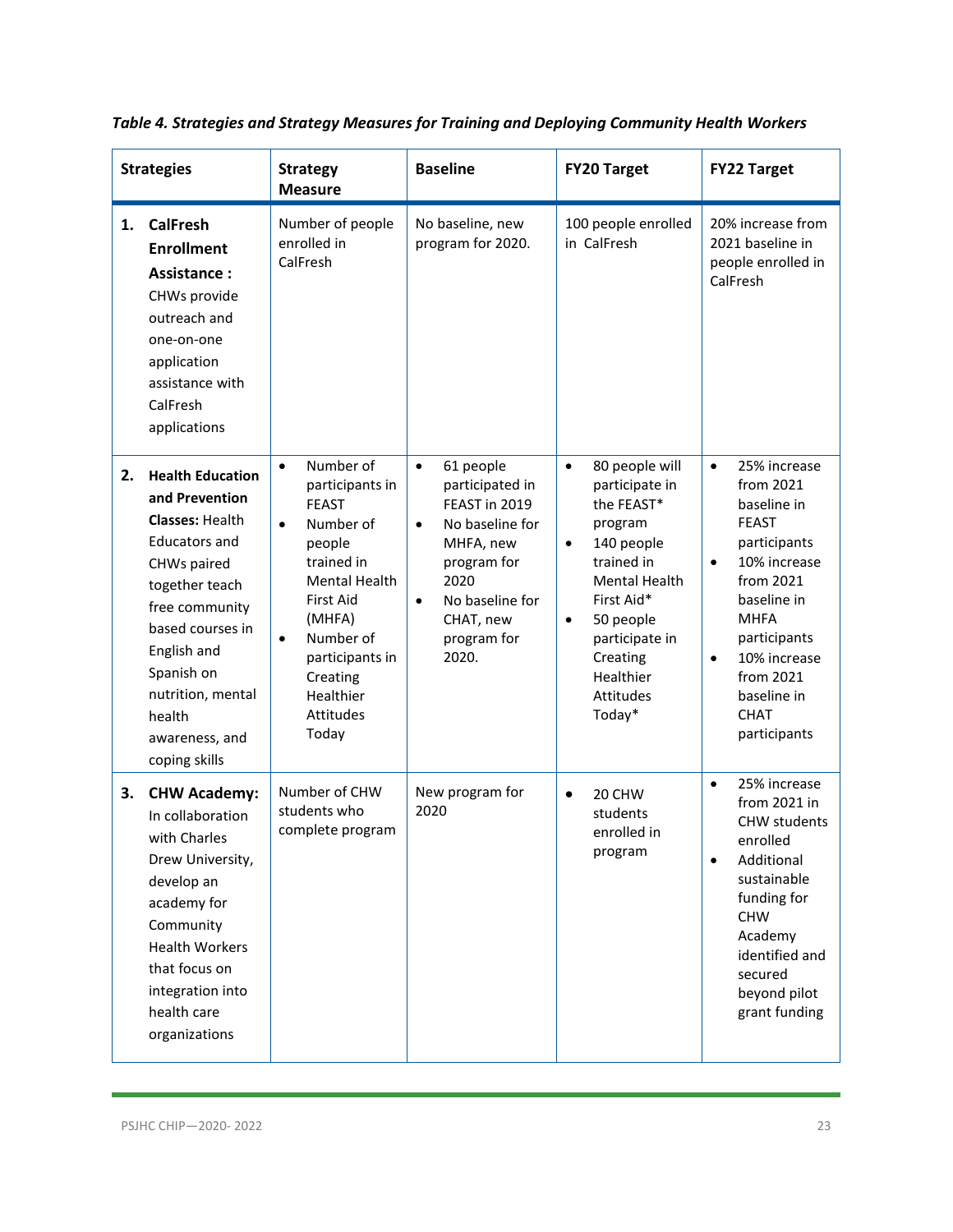#### *\*Targets for FY20 were set prior to COVID-19 pandemic. The ability to achieve these objectives will be significantly impacted by COVID-19 and will need modification in 2021.*

#### *Evidence Based Sources*

- Center for Disease Control and Prevention: Community Health Worker Toolkit <https://www.cdc.gov/dhdsp/pubs/toolkits/chw-toolkit.htm>
- LA Department of Public Health: Food Insecurity in Los Angeles County [http://www.publichealth.lacounty.gov/ha/docs/2015LACHS/LA\\_HEALTH\\_BRIEFS\\_2017/LA%20H](http://www.publichealth.lacounty.gov/ha/docs/2015LACHS/LA_HEALTH_BRIEFS_2017/LA%20Health_FoodInsecurity_finalB_09282017.pdf) [ealth\\_FoodInsecurity\\_finalB\\_09282017.pdf](http://www.publichealth.lacounty.gov/ha/docs/2015LACHS/LA_HEALTH_BRIEFS_2017/LA%20Health_FoodInsecurity_finalB_09282017.pdf)
- Mental Health First Aid Research Summary https://www.mentalhealthfirstaid.org/cs/wp-content/uploads/2013/10/2018-MHFA-Research-Summary.pdf

#### *Resource Commitment*

- Funding for Providence employed Community Health Workers and supervisory staff
- Awarded grant funding from the Well-Being Trust for mental health education programs
- Awarded California Community Reinvestment Grant funding by the Governor's Office of Business and Economic Development to create CHW Academy.

#### *Key Community Partners*

- Charles Drew University
- City of Santa Monica (Virginia Avenue Park)
- WISE & Healthy Aging
- Venice Family Clinic
- Mar Vista Family Center
- Santa Monica Boys and Girls Club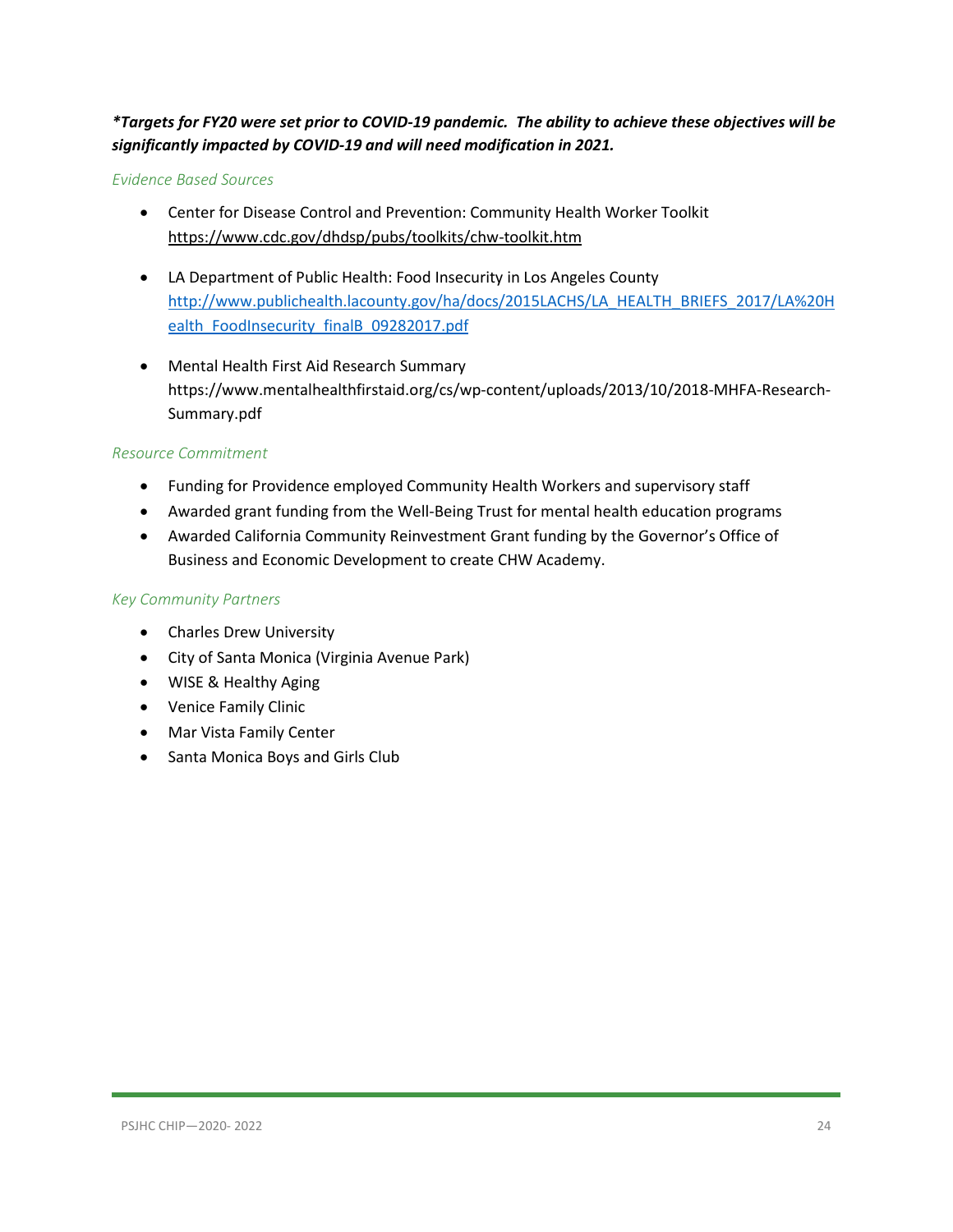# 2020-2022 CHIP GOVERNANCE APPROVAL

This Community Health Improvement Plan was adopted on April 29th, 2020 by the Saint John's Health Center Community Ministry Board.

DocuSigned by:

Michael Ricks

**Michaer RRRSFB.** Chief Executive Providence Saint John's Health Center

DocuSigned by: PX

James HPForelyce Chair, Community Ministry Board Providence Saint John's Health Center

 $\overline{\iota}$  , and the contract of the contract of the contract of the contract of the contract of the contract of the contract of the contract of the contract of the contract of the contract of the contract of the contract

Joel Gilbertson Senior Vice President, Community Partnerships Providence St. Joseph Health

#### **CHNA/CHIP Contact:**

Justin Joe, MPH Director, Community Health Investment Providence Saint John's Health Center 2121 Santa Monica Blvd. Santa Monica, CA 90404 justin.joe@providence.org

To request a copy free of charge, provide comments, or view electronic copies of current and previous Community Health Improvement Plans please email CommunityBenefit@providence.org.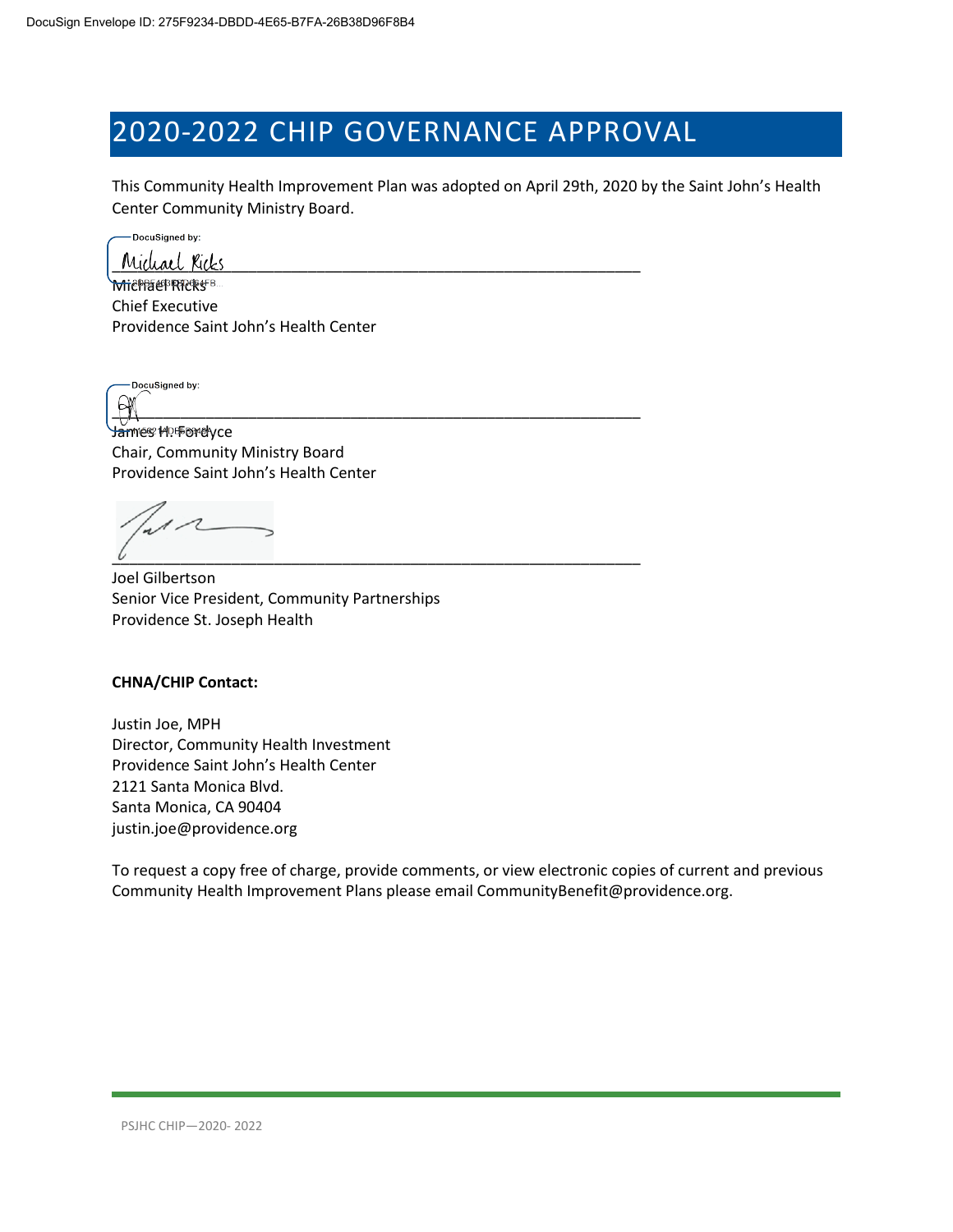# <span id="page-25-0"></span>APPENDICES

### <span id="page-25-1"></span>Appendix 1: Definition of Terms

**Community Benefit:** An initiative, program or activity that provides treatment or promotes health and healing as a response to identified community needs and meets at least one of the following community benefit objectives:

- a. Improves access to health services;
- b. Enhances public health;
- c. Advances increased general knowledge; and/or
- d. Relieves government burden to improve health.

Community benefit includes services to persons living in poverty, persons who are vulnerable, and the broader community.

To be reported as a community benefit initiative or program, community need must be demonstrated. Community need can be demonstrated through the following:

- a. Community health needs assessment developed by the ministry or in partnership with other community organizations;
- b. Documentation that demonstrates community need and/or a request from a public agency or community group was the basis for initiating or continuing the activity or program; or
- c. The involvement of unrelated, collaborative tax-exempt or government organizations as partners in the community benefit initiative or program.

**Health Equity:** Healthy People 2020 defines *health equity* as the "attainment of the highest level of health for all people. Achieving health equity requires valuing everyone equally with focused and ongoing societal efforts to address avoidable inequalities, historical and contemporary injustices, and the elimination of health and health care disparities."

**Social Determinants of Health:** Powerful, complex relationships exist between health and biology, genetics, and individual behavior, and between health and health services, socioeconomic status, the physical environment, discrimination, racism, literacy levels, and legislative policies. These factors, which influence an individual's or population's health, are known as *determinants of health*. *Social determinants of health* are conditions in the environment in which people are born, live, learn, work, play, worship, and age that affect a wide range of health, functioning, and quality-of-life outcomes and risks.